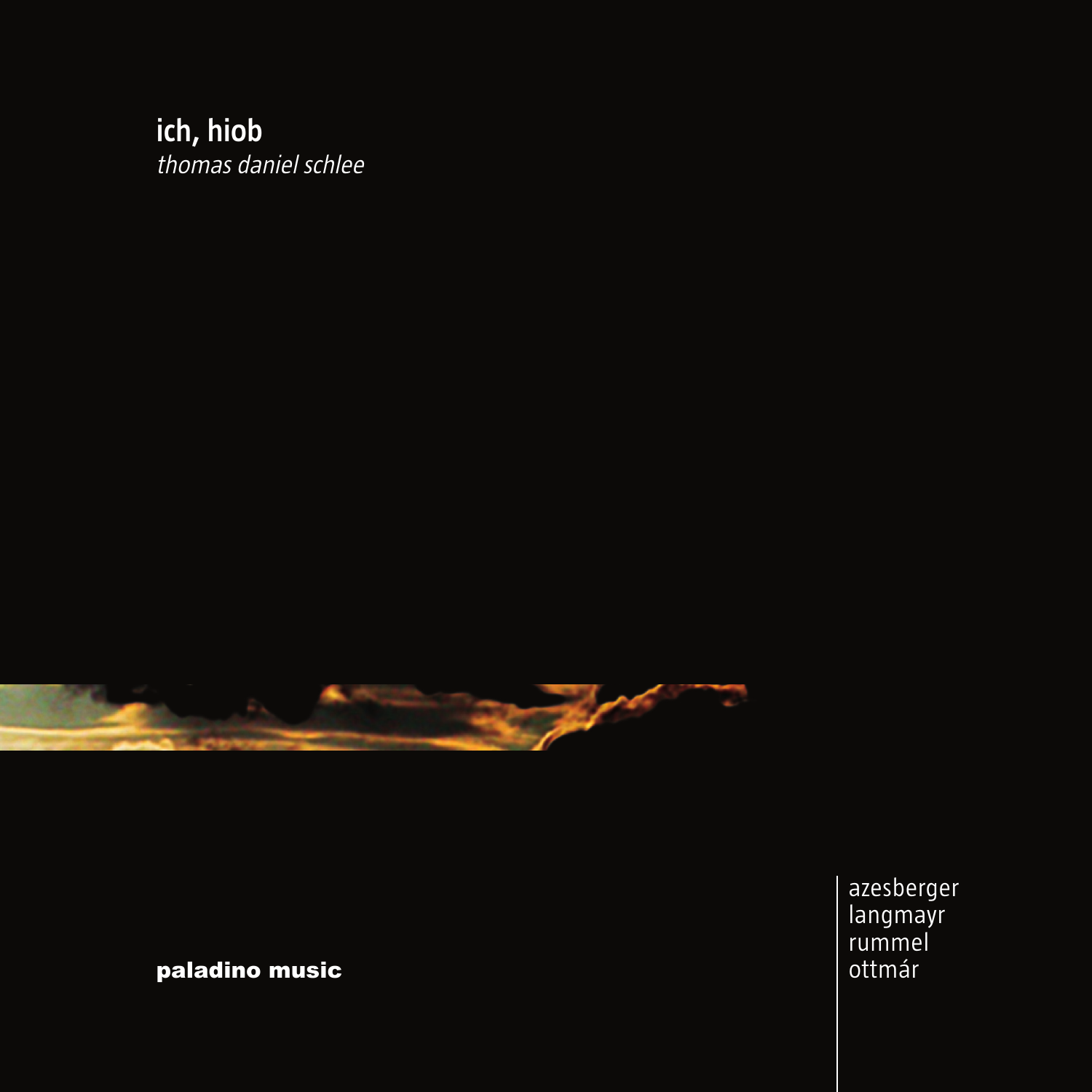schlee "ich, hiob" op. 68<br>sacred opera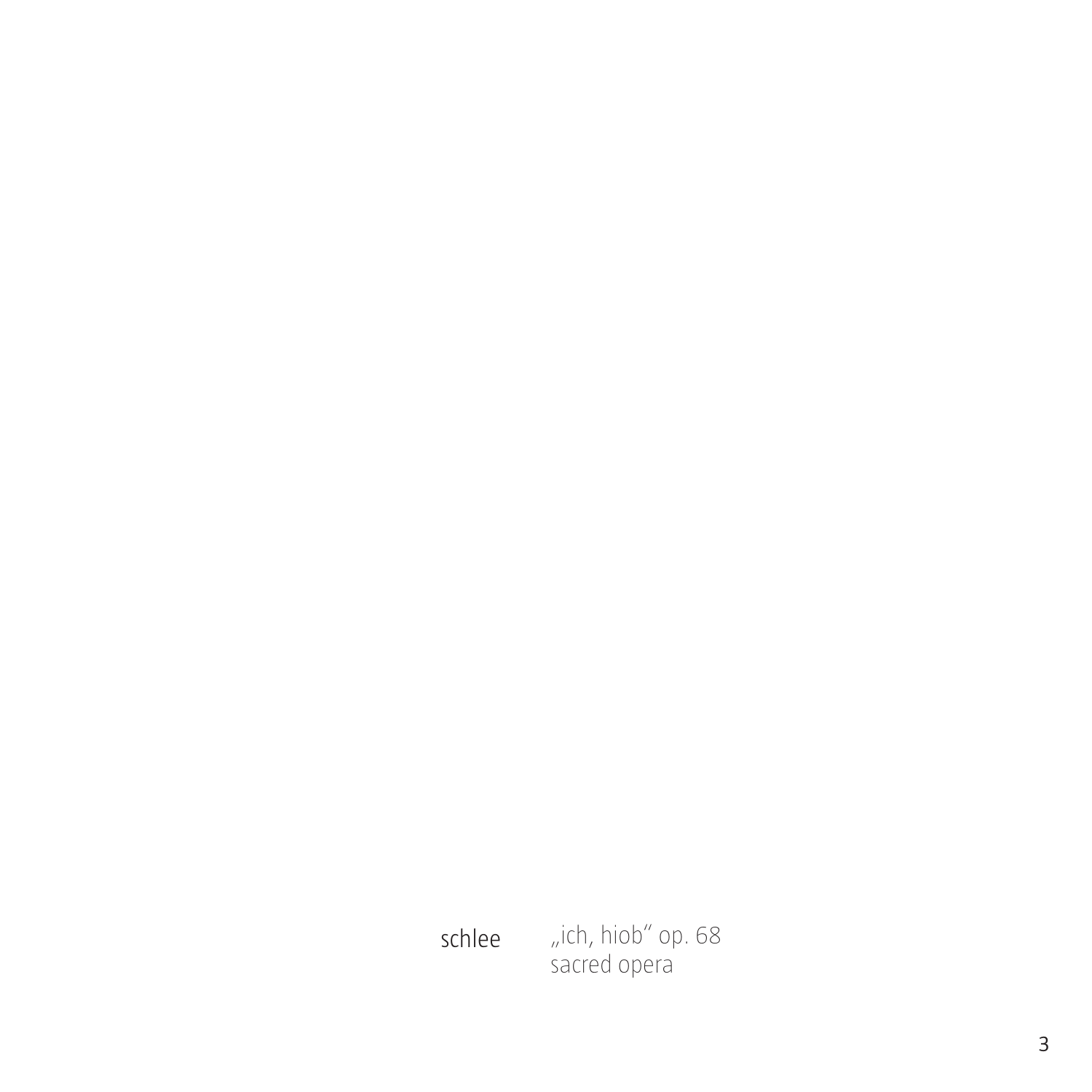# **Thomas Daniel Schlee (\* 1957)**

"Ich, Hiob" op. 68 (Text: Christian Martin Fuchs)

**Kurt Azesberger – Hiob/Job Ursula Langmayr – Engel/Angel**

**Martin Rummel – cello solo**

**Dávid Ottmár – trumpet Veronika Schulz – violin Matthias Schulz, Wolfgang Zuser, Matthias Eckart, Anneliese Fuchsluger – flutes**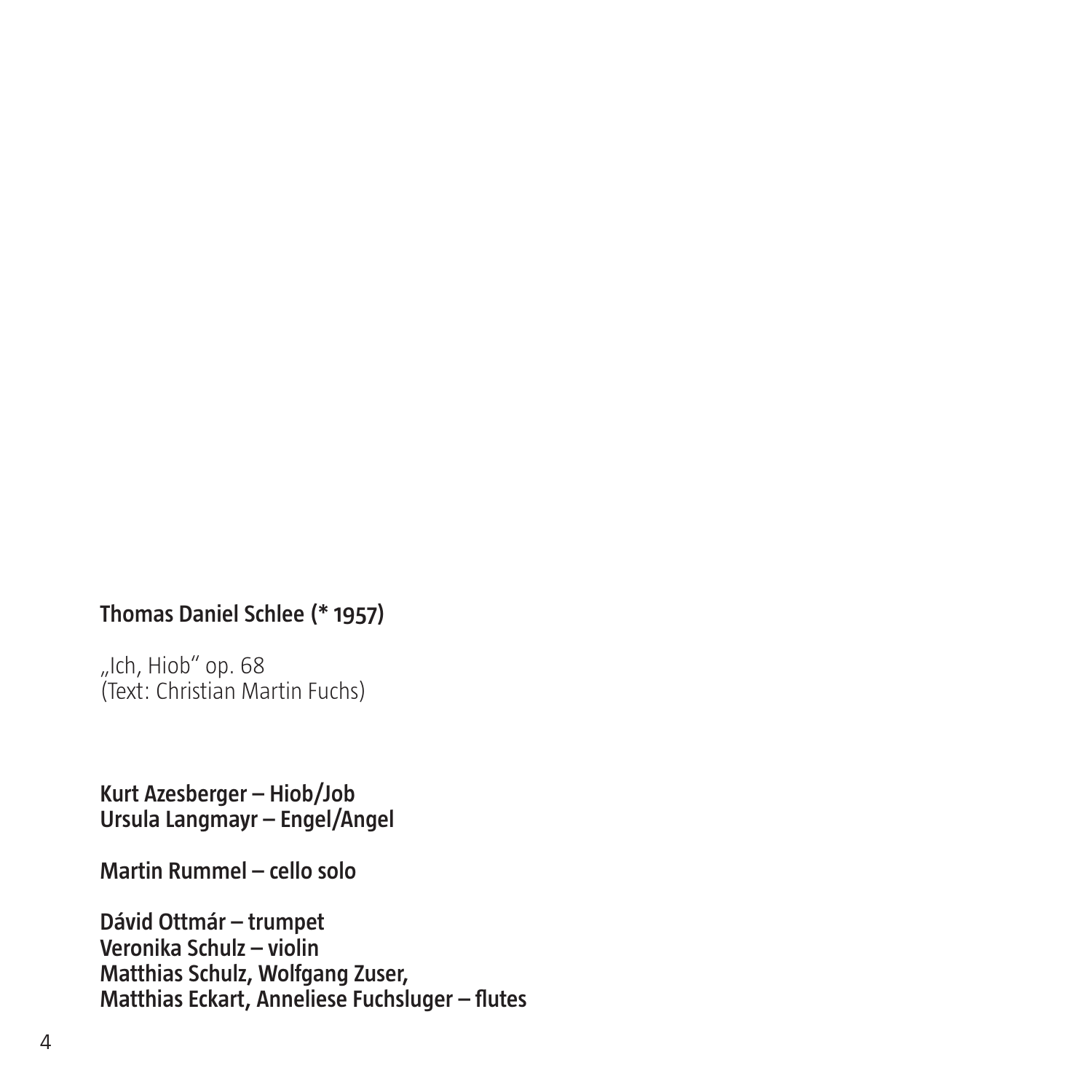# **CD 1**

| $\mathbf 1$    | Wer klagt?                | 2:47 |
|----------------|---------------------------|------|
| $\overline{2}$ | Näherung                  | 2:57 |
| 3              | Der Verlust               | 5:04 |
| $\overline{4}$ | Klage                     | 4:15 |
| 5              | Genesis                   | 4:45 |
| 6              | Psalm                     | 4:45 |
| 7              | Die Frage                 | 2:54 |
| 8              | Die Selbstzweifel         | 3:12 |
| 9              | Über das Verstummen       | 2:09 |
| 10             | Die zwei Gesichter Gottes | 5:28 |
| 11             | Der Fluch                 | 2:46 |

# **CD 2**

| Unversöhnt                  | 2:56 |
|-----------------------------|------|
| Der Raum                    | 5:14 |
| Die Begegnung mit dem Engel | 2:03 |
| Vater und Sohn              | 3:32 |
| Die Fragen                  | 3:35 |
| Trotzige Demut              | 2:15 |
| Sein Zorn                   | 2:48 |
| Die Erzählung               | 2:57 |
| Ein fernes Echo             | 3:25 |
| Die Versöhnung              | 4:01 |
| Sinfonia                    | 4:45 |
| Das Licht                   | 2:15 |
|                             |      |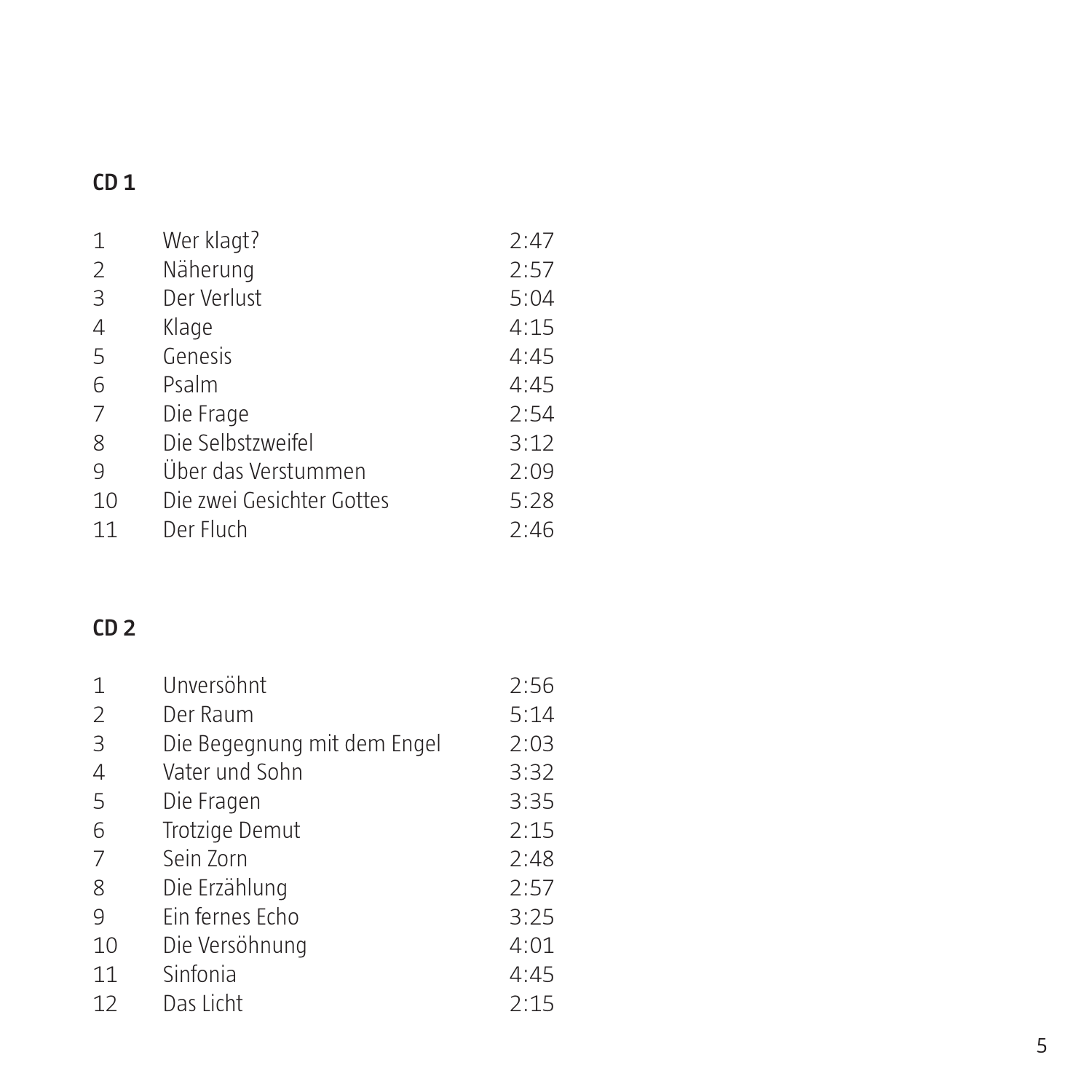**"Ich, Hiob"** was composed as scenic chamber music. Hiob (Job) believes to be forsaken in his ordeal. Thus the work starts with him only, with his lament towards God Almighty growing out of nonentity, using a single A Flat as in choral praying. Intervals appear after a long time only and to illustrate the momentary contrast of the names of "Hiob" and "God". They lead to disturbing sounds of breath from the flutes, symbolizing the unreachable: breath as God's ensouling of man, breath as God's expression of choler, breath as the Lord's caring proximity in a breeze of wind. Even if He remains speechless, Hiob remembers language as carrier of memories and thus lament. It is only now that the solo cello enters, as his singing counterpart, with the trumpet being one of the two dialoguing voices for Hiob. The opera is reduced to Hiob, the cello and the trumpet for more than half an hour, now and then interrupted by the breathing sounds of the flutes and thus meaning a rare and enormous challenge not only for the composer, but also for the performers. It means that a long period of time must be shaped by the very conscious use of small contrasts in tempo, expression, range, style and colour (such as the use of different mutes for the trumpet) in a way that the listener's attention is not only raised once, but constantly captured.

When Hiob admits to His silence, the flutes make an attempt of consolation, but fail: their sound freezes in clammily trembling chords. Now Hiob extinguishes the light in a touchingly ridiculous gesture, given the helpless anger of this abdication, and curses the night of his own procreation. The flutes open their range of sound from a cluster to various harmonies, while Hiob is haunted by the cello's pizzicato notes, singing of the unreconciled ubiquity. The music frowns on a c minor chord, illustrating the eerie image of Satan (in the Bible one of His followers) walking across deserted stone fields.

The cello's bottom  $C -$  the same first note when it introduces "music" at the beginning of the work – announces the arrival of the Angel, whose eloquent chords pervade the rest of the work. The Angel is not only Hiob's desired counterpart, but also voice of God and commentator. The flutes now flourish in full sound, and the violin completes the ensemble of instrumentalists. From now on, vocal duets alternate with aria-like passages and different instrumental sections, some of which sound like improvised, others making use of various harmonic composing techniques. The situation of the beginning now seems reversed: the Angel summons Hiob to appear "in all pride" and to "crush down all sublime" (which is, of course, reserved to God only) and announces: "Then I will praise you". A short instrumental interlude comments the scene: God's fleer …

This marks the turning point of events: Hiob abandons his lament, his frowardness, his silence. In the style of a folksong, he sings about the Lord's omnipresence in His Creation. With Hiob's song, the final chapter of this sacred opera begins, as a few of the following sections derive from its melodic substance, such as the instrumental *Sinfonia*, a slowly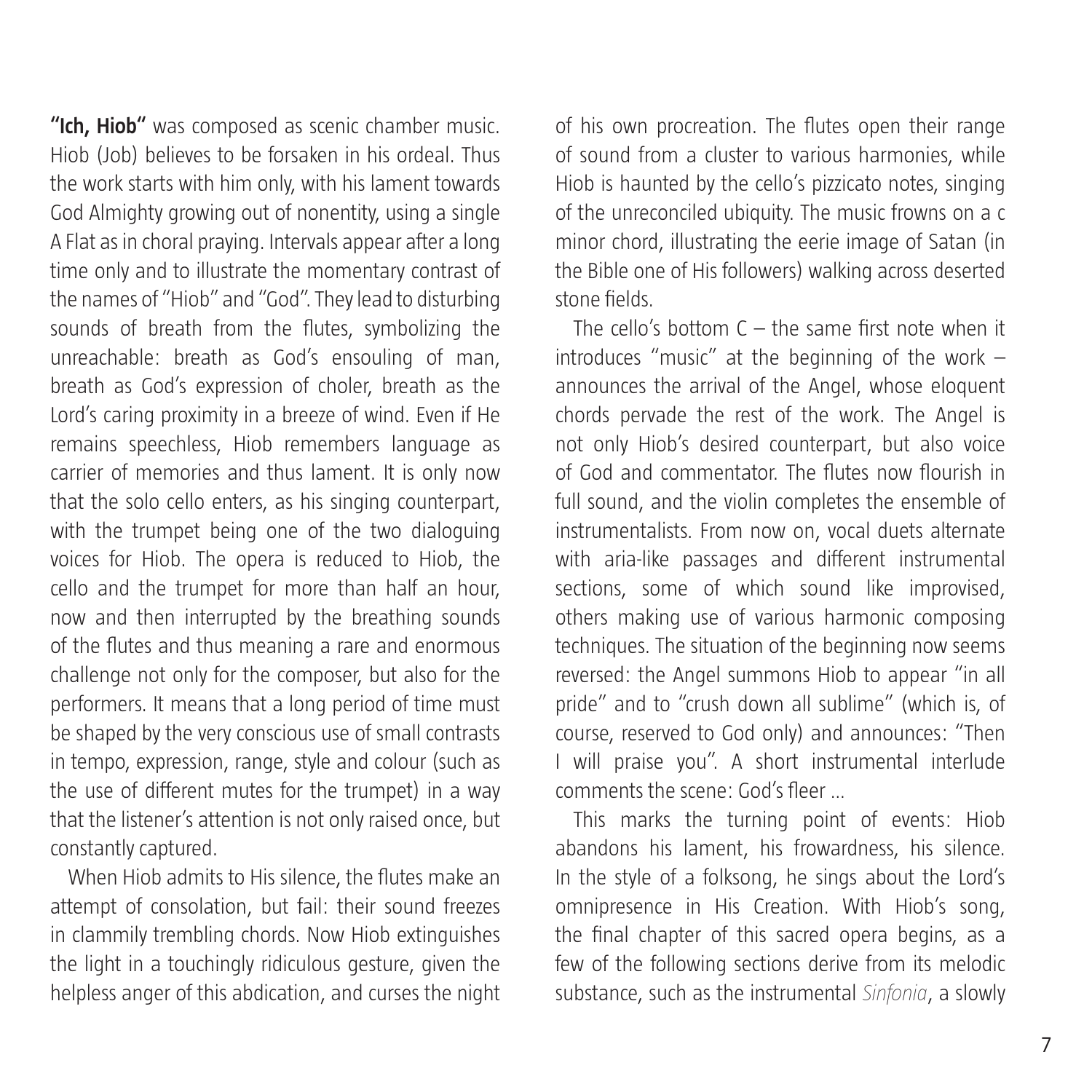rising fugue that symbolizes dawn. Its main theme is taken by the singers and then accompanied by a tender instrumental ostinato.

The work closes with a praise of light, ending in a prolonged A. It is the dominant of the final section in D Major and thus an open gesture such as praying hands, and it is also a semitone above the initial A Flat of Hiob's opening lament. The trumpet concludes this A into a musical translation of the name of Hiob, followed by a final distress from the flutes.

The entire work focuses on Hiob, whose deeply human experiences of agony, despair and peradventure that finally result in faith, hope and acceptance of scrutiny are somehow familiar to all of us; thus the unmistakable title of the work. The sheer depth of confrontation that Hiob has to face is timeless and elementary and of our all concern. It is the essence of human thoughts and emotions on our admeasurement in relation to His admeasurement.

I aimed for an unobscured view on the power and richness of this insight. In spite of the richness of all musical masterworks that have been produced since, it is still the Gregorian chant that is unparalleled in its purity, its mystery, its exultation and its lament.

#### **Thomas Daniel Schlee**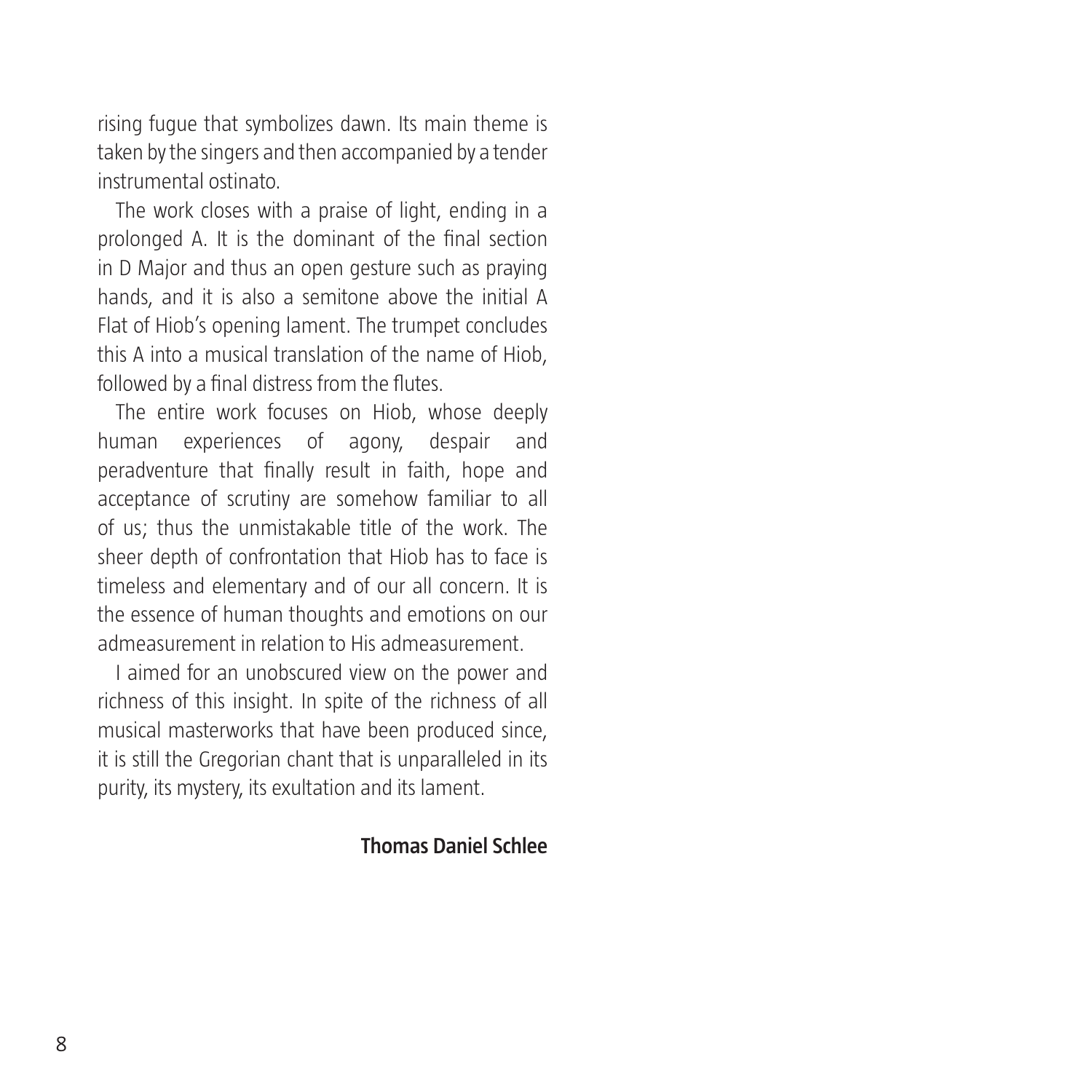# **Continuing The Book of Job** Thoughts on the libretto of .. Ich, Hiob"

*Continuation I Is it allowed to continue the Bible?*

I do not know if the creators of oratorios, passions, *autos sacramentales* or sacrae conversationes thought about that or if they could rest within the content of text – a position that I, constant doubter, do not feel entitled to trespass. In our culture, the book is simply called "Holy Scripture"; is it the scripture that is holy? Indeed, each single word that is taken out of the book (or added to it), demands an account. The text outgrows its author, who consequently attends to what he commands.

# *Hiob and us Is it allowed to be angry with the Creation?*

It seems a useless question, as we are reportedly born to be free. "We" – for me that is the initial point of scandal of our existence: Who forces us to think "we", to know "we"? Every animal acts, without ratio, rationally and accordingly to its own species, which would otherwise have been extinguished a long time ago. It is only us humans who know and do the opposite. In thought, we are "we", in deed we are "I". God Himself realized this malfunction of His Creation and, later, sent us the Ten Commandments, the first few of which tell us to respect Him and His rules of life. For nothing.

## *Must we thus not be angry with the Creation?*

"On which day did God create pain?", I ask, and I mean our ability to think beyond our own death, to transcend our own and others' death. The ability to grief and the ability to overcome grieving. The ability to understand oneself as changing creature, to keep distance from the moment, to be unable to enjoy happiness without any limitation. An infinite consciousness in an inadequate, limited body.

Hiob is in utter despair, raging. Everything was taken from him except his counterpart: God Himself. Undeviatingly, he searches for conversation with Him, he cannot diminish his rage. And there is something else: He questions. Constantly, he who is so heavily punished for living in happiness questions God until he gets an answer. The Creator's antithesis is nothing else than the echo of everything we ever knew of Him. It does not matter. There is nothing new in this world: happiness, suffering and death have always been the same visitations. Yes: Happiness can be an omen, especially if it is so dearly bought as in this, in Hiob's case.

## *The rage of fathers, of sons*

Carl Gustav Jung's short, but fundamental essay *In answer to Job* starts with an equally powerful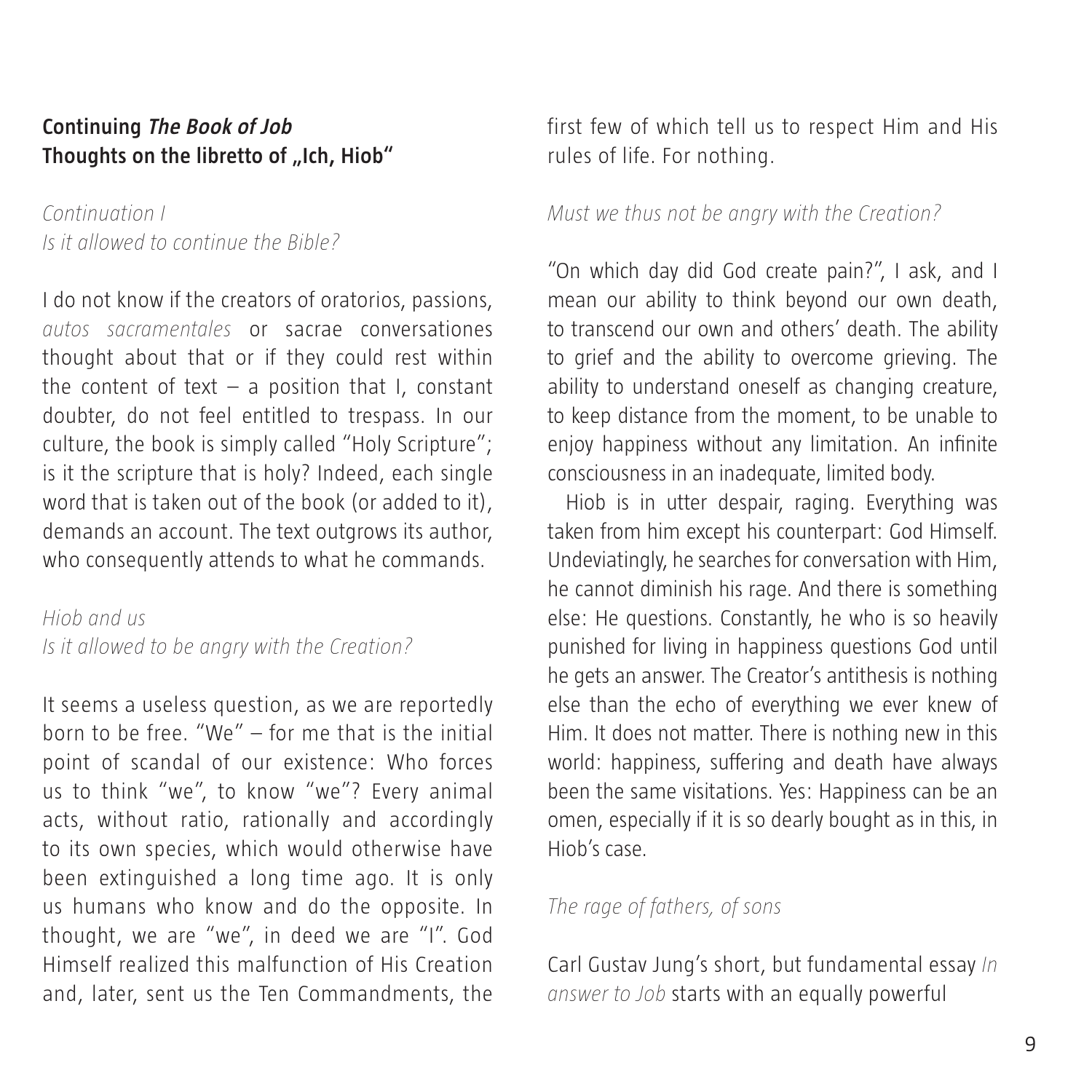sentence: "The Book Job is a milestone on the long road of the development of a godly drama." Indeed, God Himself questions His Creation and the abidingly devotional Job, incited by His sons (astonishingly Satan is one of them, being the impeaching counterpart). And He probes him, in a more cruel way than bearable and plaguing him harder than any other human before. The choice of the term "road of development" was by no means a coincidence. "God does not want to be fair, but insists on his power that is beyond right.". writes Jung. And: "Job is not more than an outer reason for an inner Divine conflict." – Is it therefore possible to say that God, Yahve, matures by making His creature suffer and learns to respect man as an individual?

Max Horkheimer, one of my (very likely: unsatisfied) teachers in historical thinking, absorbed the category "god" into his historic-materialistic philosophy during his late years, only not to have to limit his systematic thinking. For C. G. Jung, God is an unquestionable being and no matter of discussion concerning belief or knowledge.

Saying that God acts upon Hiob as savagely fundamental as a cruel child might allow the reverse sentence: a child acts as cruel as God. Alternatively, one is tempted to regard God as a severe father to Hiob. In this case, the child might be the one educating the father, and Hiob – with all his consistency – outtelling the autonomy of the human individual to his Creator. By his own obstinacy only, he clarifies to God the miracle of His Creation. To Him, who was so unhappy about His people that he sent plagues without end, floods, hunger, eviction. That he let His son suffer immeasurably in order to relieve His children from guilt that nevertheless remains linked to their existence. That He might be omniscient, almighty, but not all-sensitive.

What results from these thoughts? Thinking ends in words. No comparison is possible. It makes no difference if God acts like a stubborn child or a child like a froward deity. He is in all. Thinking comprises itself. We talk of the very same while comparing. The rage within ourselves and the rage within Himself is the substance that unifies Creator and creatures. When you kneel in front of Him, it will be His own humbleness that makes you rise. For this sentence, I would have been burnt in earlier eras.

#### *Continuation II*

*Is it allowed to continue* The Book of Job?

Is it not rather the beginning of endless muttering that sometimes raises to screaming or lament? Alternatively: Are the Scriptures complete or the beginning? Maybe word should be His gift to us – word, the fabulous creature, tool and aim at the same time. To know and to witness our worries. If that is the case, an eternal text continues. And we learn from *The Book of Job* what we know from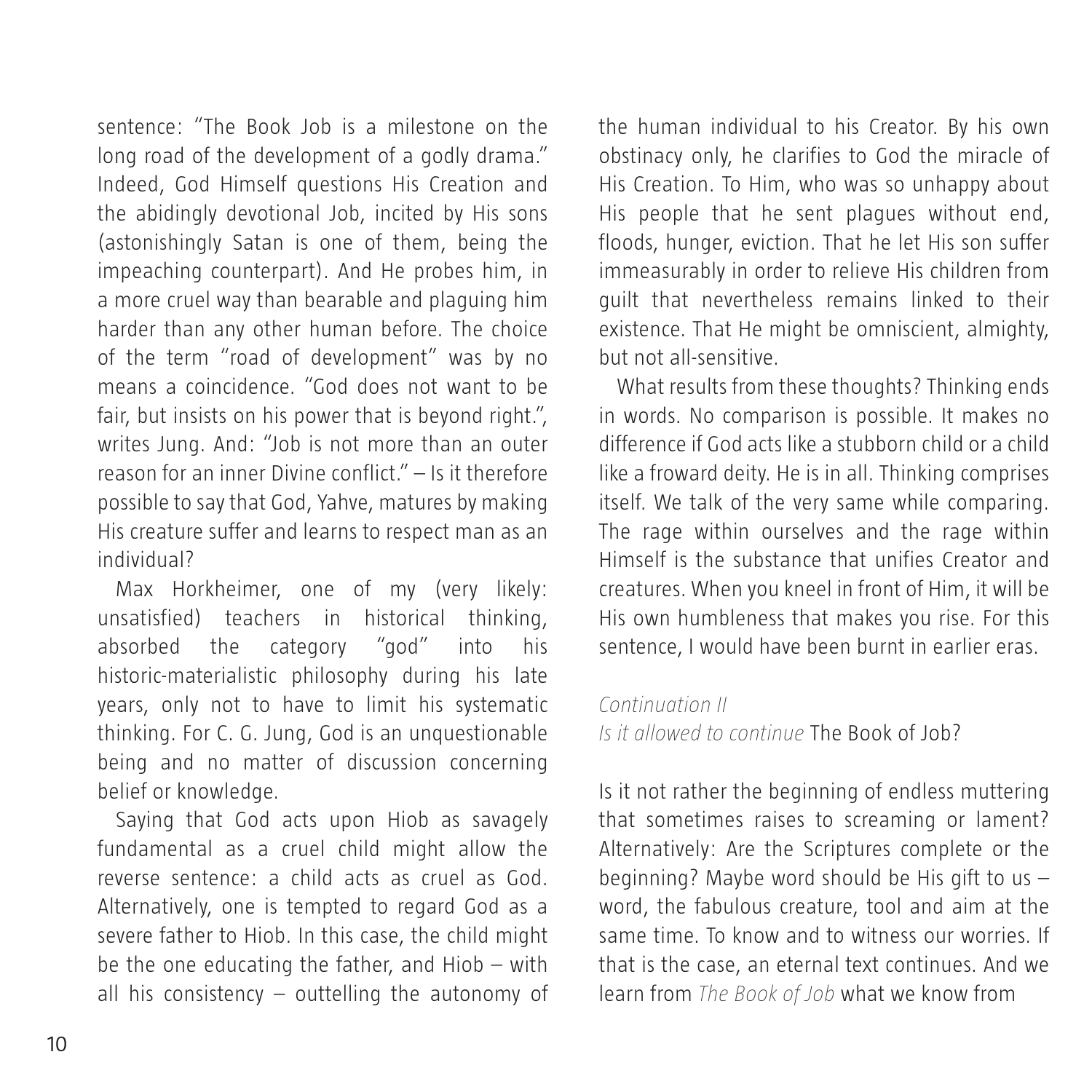Kafka, Beckett, Lautréamont, Paz and many others: His very picture mirrors in absences. For the poets, heaven was never empty, and when they received no answer, their questions became more insisting.

Reinhold Schneider has not been mentioned yet. His words beckon from a distant coastline, mildly yet terrifying. Thomas Daniel Schlee introduced me to him. I am grateful to both.

"We all face the unachievable command. We will continue to approximate. Children that are born today, are born for its completion. Is that a sign of the end? We do not know. But it is obvious what Jesus Christ has donated: the world is unable to receive the spirit of truth. Thus truth dies for the world." (Reinhold Schneider, *Verhüllter Tag*)

## **Christian Martin Fuchs**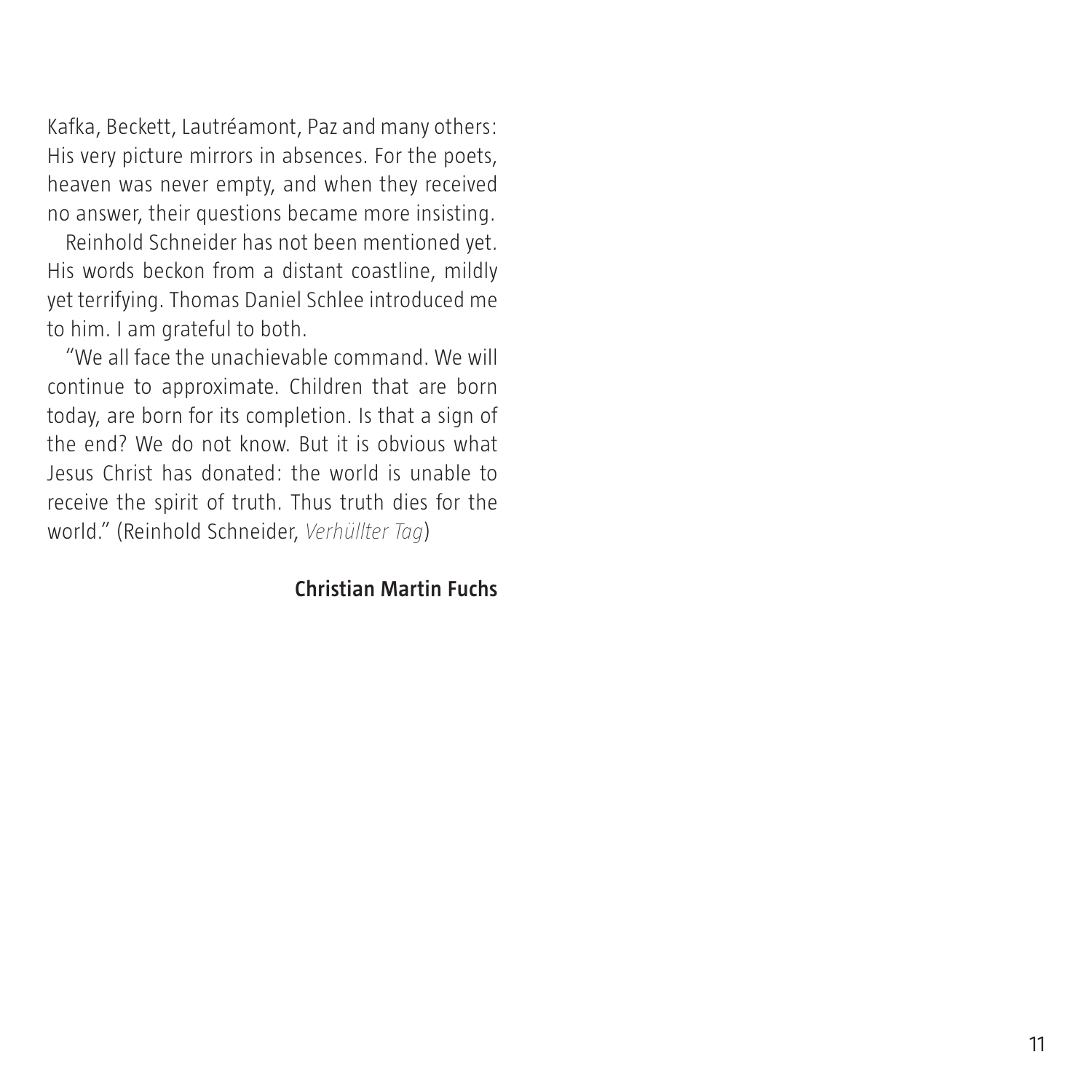**Kurt Azesberger** received his first musical education as a choirboy in St Florian (Austria) and subsequently studied singing with Hilde Rössl-Majdan and Kurt Equiluz. He performed in leading European venues and festivals, such as "Salzburger Festspiele", "Schubertiade Feldkirch", "Carinthischer Sommer", "Styriarte", "Glyndborne Festival" and the BBC Proms, working with the most eminent conductors and orchestras of our time. Singing the evangelist in Bach's passions, he worked with eg Frühbeck de Burgos, Welser-Möst, Chailliy, Gielen and Harnoncourt. Besides that, he performs contemporary music (eg Zender's *Winterreise*) and Lieder recitals. His main opera repertoire includes the leading role in Mozart's *La Clemenza di Tito*, the Aegisth in *Elektra*, Froh in *Rheingold*, Walther von der Vogelweide in *Tannhäuser* and the Narr in *Wozzeck*. Highlights in recent years include Bach's *Matthäuspassion* with Kurt Masur and the London Philharmonic, Haydn's *Die Jahreszeiten* with Franz Welser-Möst and the Hauptmann in *Wozzeck* at the Accademia di Santa Cecilia (Rome). CD recordings include Franz Schmidt's *Das Buch mit Sieben Siegeln* (under Horst Stein), Schubert's *Lazarus* with Helmuth Rilling and Keiser's *Krösus* with René Jacobs.

**Ursula Langmayr** was born in Linz and studied at the Mozarteum in Salzburg with Ingrid Janser-Mayr, Wolfgang Holzmair, Josef Wallnig and Hermann Keckeis. She attended master classes with Robert Holl, Jean-Pierre Blivet and Paul Esswood. Concerts and

tours led her to the USA, Japan, China, Italy, Slovenia, Germany, Bulgaria and Bosnia and to national and international festivals (Wien Modern, Wiener Festwochen, Styriarte, Bregenzer Festspiele, Salzburger Festspiele, Berlin Modern, Carinthischer Sommer etc). She regularly works with eminent artists such as Dennis Russell Davies, Peter Rundel, Beat Furrer, Sylvain Cambreling, Lorenz Duftschmid, Johannes Prinz and Martin Haselböck. Ursula Langmayr's opera repertoire includes Mozart's Susanna, Ilia and Pamina, but also Eurydice in Philip Glass's *Orphée*. Lieder and oratorios from Schubert to the contemporary are another main field of her work: she sang in Bach's *Johannespassion*, *Matthäuspassion* and the B Minor Mass under Martin Haselböck as well as the Sandrina in *La finta giardiniera* in Vienna Konzerthaus and in Johannes Harnreit's *Idiot* in Vienna Schauspielhaus. In the Theater an der Wien, Ursula Langmayr participated in the world premiere of Bernhard Lang's *I hate Mozart.*

**Martin Rummel** is "a performer of outstanding merit, a highly talented cellist and musician with a splendid career ahead of him", enthused his teacher William Pleeth, who was also responsible for the musical development of the legendary Jacqueline du Pré. Born in 1974, the cellist enriches today's international musical scene in more than one form of appearance: Firstly, there is his career as a soloist and chamber musician, manifesting itself by engagements at the world's leading venues and ensembles. After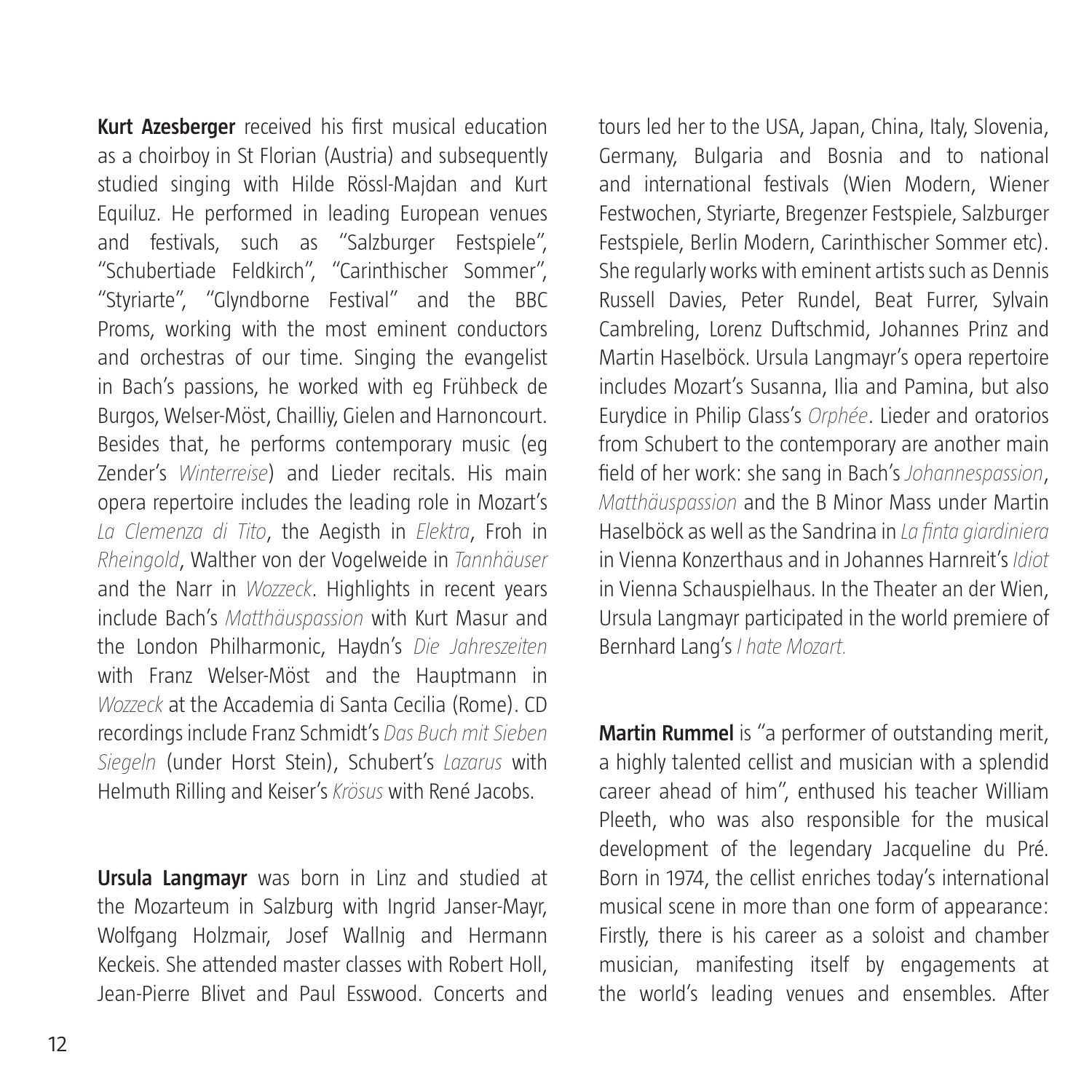early lessons from Wilfried Tachezi and a soloist's diploma from what is today the Anton Bruckner Privatuniversität, being its youngest graduate ever at the time, he continued his studies with Maria Kliegel in Cologne and mainly with William Pleeth in London, whose last pupil he was to become. Aged only sixteen, he worked with composer Alfred Schnittke, which started his interest in the direct dialogue between composer and performer. Until today, Mr Rummel has premiered more than 20 new works, amongst which five cello concertos, and played countless national premieres. Besides Alfred Schnittke, it is composers like Jörn Arnecke, Howard Blake, Sofia Gubaidulina, Rudolf Kelterborn, Matthias Pintscher, Thomas Daniel Schlee and Graham Whettam, who he has been working with. Mr Rummel's repertoire now includes some 35 cello concertos, ranging from the Baroque to the present. Martin Rummel is the director of the festivals "Klassik Musikfest Mühlviertel" and "Wiener Gitarrefestival" and also teaching a cello class at the University of Auckland, School of Music. Mr Rummel proudly uses strings by Thomastik-Infeld, Vienna.

**Dávid Ottmár** was born in Hungary in 1984 and received his first trumpet lessons at the Hermann László music school in Székesfehérvár. In 1999, he was accepted as a student at the Béla Bartók music school in Budapest, where he graduated in 2003 after winning numerous awards in competitions and recording a CD with the orchestra of the Béla Bartók conservatory. From 2003 to 2009, he studied with Professor Carole Dawn Reinhart at the Musikhochschule in Vienna. While still studying, Dávid played the solo trumpet part in Thomas Daniel Schlee's sacred opera "Ich, Hiob" at the Carinthischer Sommer and gave concerto performances with the Romanian State Symphony under Franz Lamprecht in Satu Mare as well as with the Philharmonic Orchestra in Tirgu Mures, both leading to further concerts in Romania. One of the highlights of the last seasons was a concerto appearance at the Tonhalle in Düsseldorf. In 2008, he played as a soloist with the Kammersymphonie Berlin conducted by Jürgen Bruns, and in 2009, he participated in "Crossing Haydn" in Vienna's Musikverein. Dávid's repertoire ranges from the classical and virtuoso trumpet pieces to contemporary solo and chamber music as well as sacred music of all periods.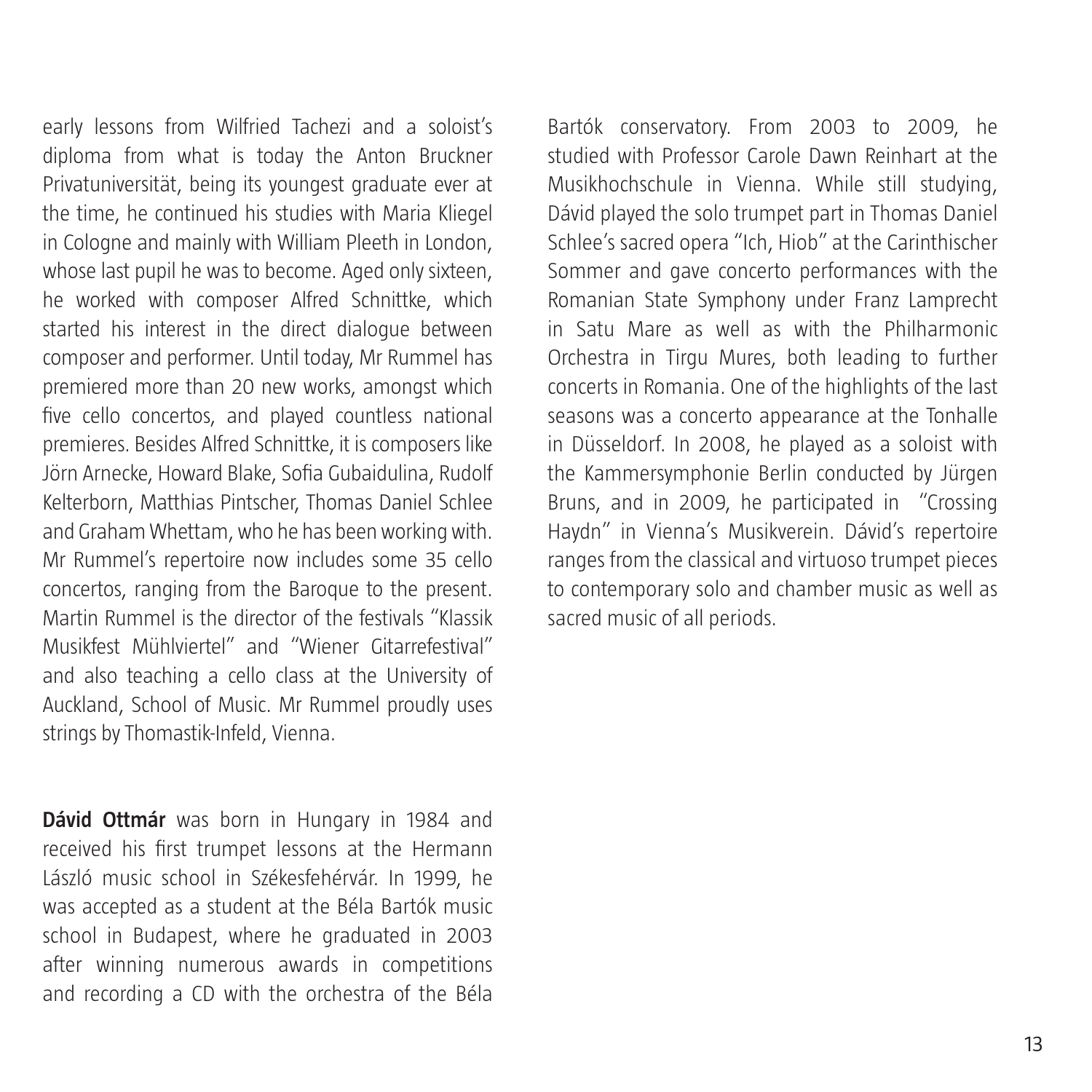**"Ich, Hiob"** ist als szenische Kammermusik konzipiert und wurde am 15. Juli 2007 im Rahmen des Festivals Carinthischer Sommer in der Stiftskirche Ossiach uraufgeführt. Hiob wähnt sich in seinen Prüfungen alleingelassen. So beginnt das Werk mit ihm, nur mit ihm, mit seiner gleichsam aus dem Nichts wachsenden Klage gegen Gott, auf dem Ton "as" lange verharrend wie auf dem Lektionston des Chorgebetes, bevor sich zwischen den in dieser Situation als Widerparts begriffenen Namen "Hiob" und "Gott" erstmals Intervalle auftun. Sie münden in fremdartigen, das Unbegreifliche weil "Ungreifbare" symbolisierenden rhythmischen Atemgeräuschen der vier Flöten: der Atem als Zeichen der Beseelung des Menschen durch Gott, der Äußerung von Gottes Zorn im Sturm, aber auch von Gottes liebevoller Nähe im zarten Windhauch. Bleibt Gottes Stimme hier noch wortlos, so besinnt sich Hiob des Wortes als Träger der Erinnerung und somit der Klage. Erst hier setzt, als "singendes Gegenüber", das Violoncello ein, dem in diesem Werk – wie auch der Trompete – bedeutende solistische beziehungsweise mit der Figur des Hiob dialogisierende Aufgaben anvertraut sind. Mehr als eine halbe Stunde lang ist das Geschehen auf Hiob, auf Violoncello und Trompete und auf die rhythmisierten Atemgeräusche der Flöten beschränkt. Solches stellt für die Interpreten wie bereits für den Komponisten eine in der Literatur äußerst seltene Herausforderung dar. Sie zwingt dazu, eine große Zeitstrecke durch den bewußten und sparsamen Einsatz von Kontrasten (Tempi, Ausdruck, Stimmlagen, Spielweisen, Klangfarben – bei der Trompete modifiziert durch verschiedene Dämpfer-, diverse Kombinationen der "Akteure" etc.) dramaturgisch in jenem Maße wirksam zu gestalten, daß die Aufmerksamkeit beim Hörer erzeugt und beibehalten wird.

Wenn Hiob sich Gottes Verstummen eingesteht, wollen die Flöten trostbringend, also tönend, antworten, doch ihr Ton erstarrt zu klammen, zitternden Akkorden. Nachdem Hiob das Licht gelöscht – welch rührend-schreckliche, im Grunde doch lächerliche Geste des trotzigen Verzichtes! – und die Nacht seiner Zeugung verflucht hat, "öffnen" die Flöten ihren Klangfächer etwas mehr: Ausgehend von einem Cluster, weiten sich die Zusammenklänge zu diversen harmonischen Konstellationen, während Hiob – gleichsam verfolgt von den Pizzicato-Schritten des Violoncellos – von der "unversöhnten Allgegenwart" singt (man beachte die Herleitung des Begriffes "Versöhnung" von der Annahme der Sohnschaft!). Zuletzt bleibt die Musik dieses Arienabschnittes auf dem c-Moll-Klang hängen, als Hintergrund für das schaurige Bild vom über dürre Steinfelder gehenden Satan (der im Buche Hiob zur Schar der Gottessöhne gezählt wird).

Wieder erklingt – wie an jener Stelle zu Beginn des Werkes, wenn das Violoncello und mit ihm "die Musik" einsetzt – der lange gehaltene, tiefe Ton "c": Diesmal kündigt er das Erscheinen des Engels an, dessen weit ausschwingende, um Dreiklangszerlegungen gebildete Phrasen fortan das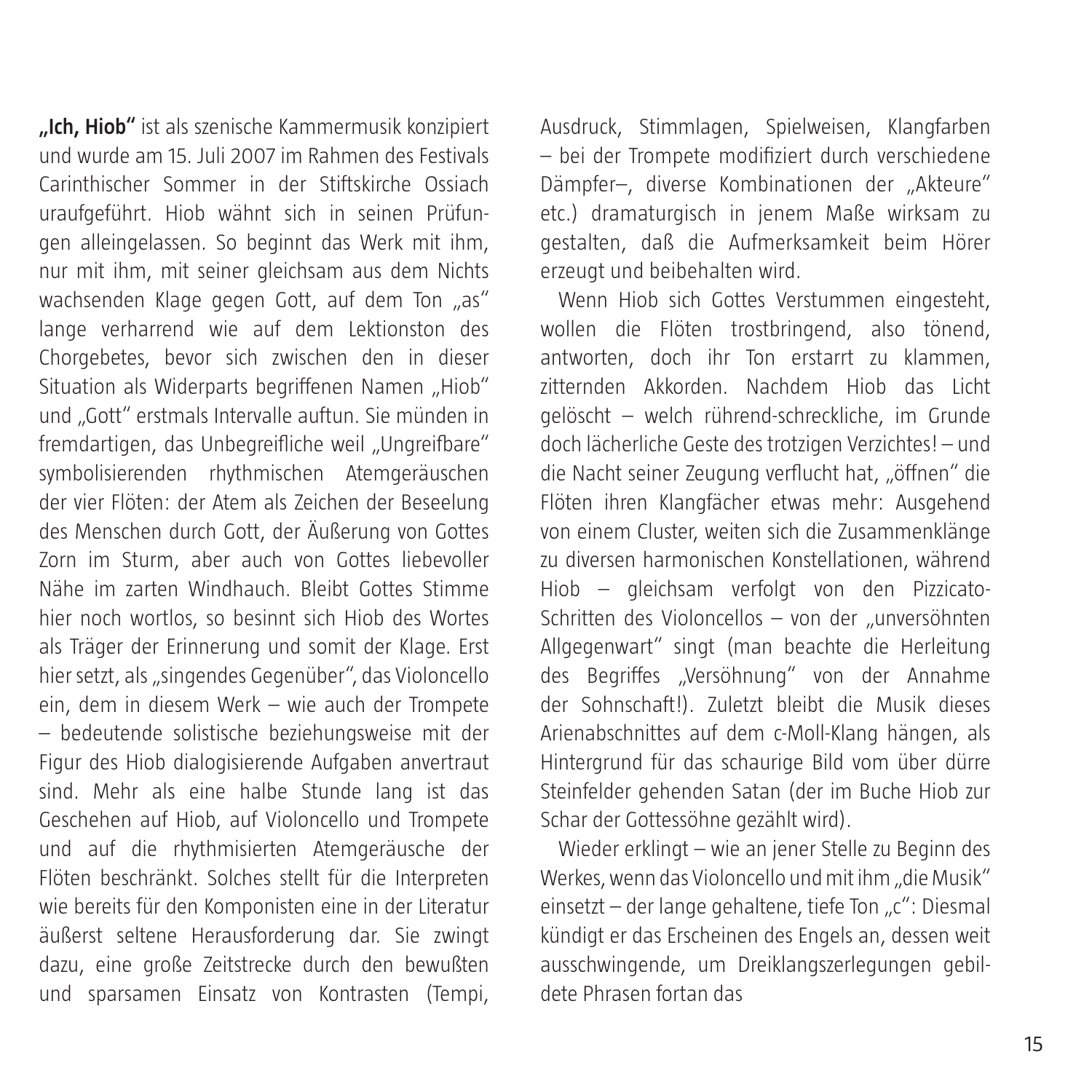zu vollem Klang. Ihnen gesellt sich die Violine hinzu: Das nur sieben Spieler umfassende Instrumentalensemble ist komplett. Duos der beiden Singstimmen alternieren in der Folge mit neuen, klanglich stets unterschiedlich gestalteten arienartigen Abschnitten. In den Instrumenten wechseln rhythmisch freie, wie improvisiert wirkende Passagen mit verschiedenen Arten des gebundenen Tonsatzes ab. Nachdem die Stimme Gottes (Engel) den trotzig schweigenden Hiob (in der nun erfolgten Umkehrung der Ausgangssituation) herausgefordert hat, sich "in seiner Pracht zu zeigen" und "alles Hohe niederzuwerfen" (was allein Gott vorbehalten ist), stellt sie in Aussicht: "Dann werde Ich dich rühmen". Ein kurzes, immer heftiger werdendes instrumentales Interludium kommentiert die Szene: Gott lacht … Werk durchziehen. Mit dem ersehnten Gegenüber (der Engel ist zugleich Kommentator wie "Mund" der Stimme Gottes) erblühen nun endlich auch die Flöten

Dies ist der Wendepunkt des Geschehens: Hiob läßt ab von seiner Klage, seinem Trotz, seinem Schweigen. Er besingt in volksliedhaft schlichtem Ton die Gegenwart des Herrn in seiner Schöpfung. Mit Hiobs Lied hebt das Finale der Kirchenoper an, aus seiner melodischen Substanz sind mehrere der nun folgenden Abschnitte abgeleitet – unter ihnen auch die zunächst rein instrumentale Sinfonia, eine sich langsam steigernde Fuge, die das Anbrechen des Neuen Tages symbolisiert und deren Thema zuletzt von den beiden Sängern in Vokalisen über einem zärtlichen harmonischen Ostinato des Instrumentalensembles fortgeführt werden.

Das Werk schließt mit einer Anbetung des Lichts. Sie klingt mit dem lange gehaltenen Ton "a" aus – zugleich Dominante der das Finale tragenden Grundtonart D-Dur (einer offenen Geste, wie die erhobener Hände, entsprechend) und Erhöhung des Rezitationstones ..as", auf dem Hiob die Oper angestimmt hat  $-$ . gefolgt von der Umsetzung des Namens "Hiob" in der Trompete und einem letzten, kurzen Wehen der Flöten.

Der gesamte Ablauf des Werkes ruht auf der Gestalt des Hiob, dessen zutiefst menschliche Erfahrung des Leidens, der Verzweiflung, des Zweifels und schließlich dennoch des Vertrauens und Hoffens, ja des Annehmens der Prüfung einem jeden von uns, zumindest in Ansätzen, vertraut sind. Daher auch der unmißverständliche Titel. Die ungeheure, ja ungeheuerliche Tiefe der Konfrontation, die Hiob erlebt, redet uns unmittelbar an, sie ist elementar und zeitlos. In ihr ist zusammengefaßt, was der Mensch je über sein Maß im Verhältnis zum Maß Gottes gedacht und gefühlt hat.

Ich wollte die Macht und Fülle dieser Aussage möglichst unverstellt dem Hörer und Zuseher der Kirchenoper darbieten, so wie der Gregorianische Choral trotz des wunderbaren Schatzes an Meisterwerken, die uns die Musikgeschichte seither geschenkt hat, unerreicht geblieben ist – in seiner unumhüllten Kostbarkeit und Reinheit, in seinem Mysterium, seinem Jubel wie seiner Klage.

## **Thomas Daniel Schlee**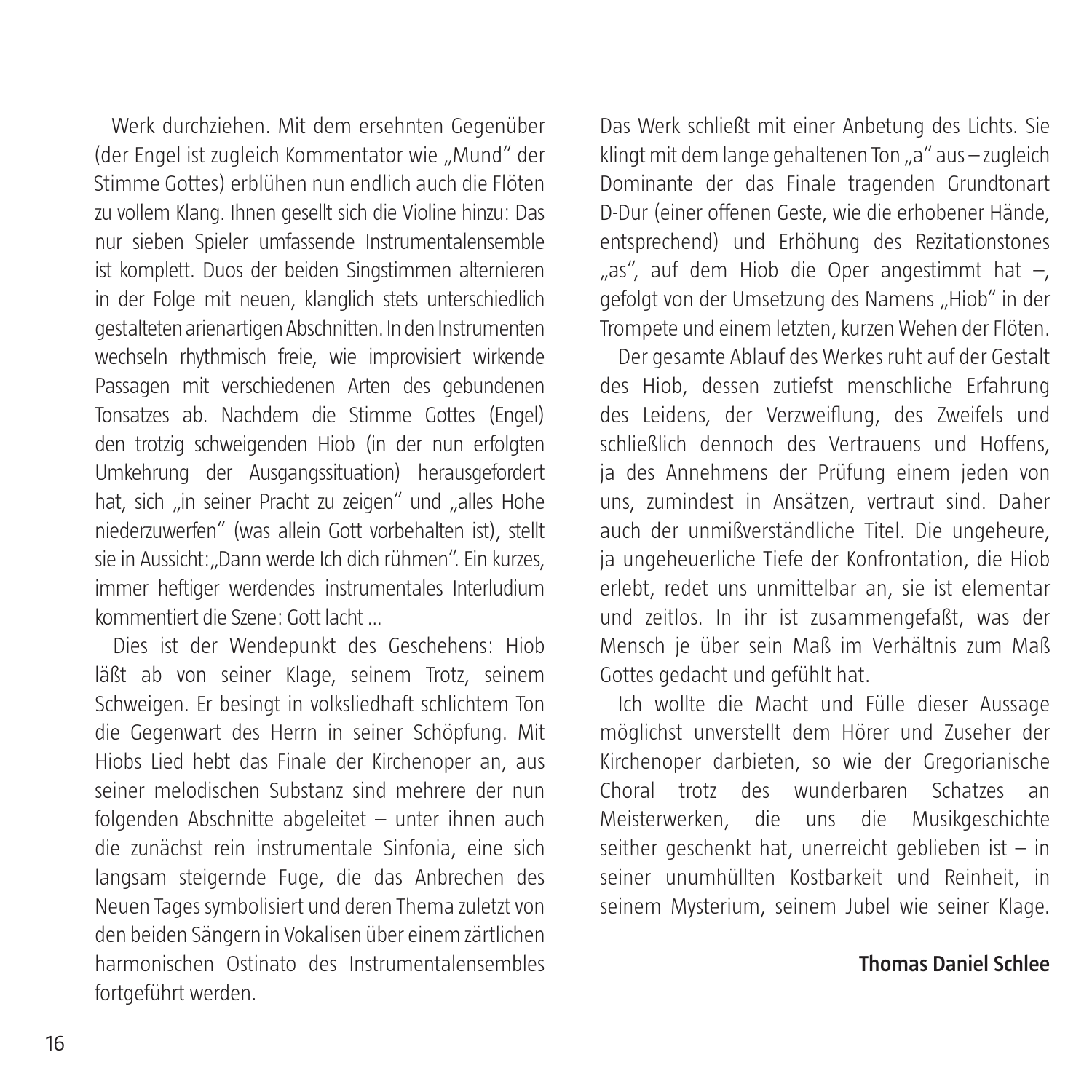# **Hiob weiterschreiben** Gedanken zum Libretto von "Ich, Hiob"

# *Fortschreiben I Darf man dies tun: die Bibel fortschreiben?*

Ich weiß nicht, ob die Schöpfer der Oratorien, Passionen, Autos sacramentales oder sacræ conversationes darüber nachgedacht haben oder im Inbegriff der Textur weilen konnten, ein Ort, der mir, dem Zweifler, nicht zusteht. Das Buch heißt bei uns schlicht "Die Heilige Schrift"; ist also die Schrift heilig? In der Tat fordert jedes Wort, das man aus dem Buch hebt, verändert, hinzufügt, seine Rechenschaft. Der Text wächst über seinen Autor hinaus, man dient, worüber man verfügt.

*Hiob und Wir Darf man der Schöpfung zürnen?*

Sinnlose Frage, angeblich sind wir ja zur Freiheit geboren. Wir, da beginnt für mich der Skandal unserer Existenz: Wer zwingt uns, wir" zu wissen, wir" zu denken? Jedes Tier handelt ohne Vernunft vernünftig und artgemäß, sonst wäre seine Gattung längst von der Erde verschwunden, die Menschen wissen und tun das Gegenteil. Im Denken sind wir *wir*, im Tun sind wir bloß *ich.* Gott erkannte bald den Webfehler unserer Spezies und schickte uns die Gebote nach, deren erste davon handeln, daß man ihn und damit seine Lebensregeln auch respektieren sollte. Vergebens.

*Muß man also nicht der Schöpfung zürnen?*

An welchem Tag schuf Gott den Schmerz, frage ich, und damit meine ich unsere Fähigkeit, über den Tod hinaus denken zu können, den eigenen und den der anderen zu transzendieren. Die Fähigkeit zu trauern und jene, die Trauer zu besiegen. Die Fähigkeit, sich als wandelbares Wesen zu begreifen, Abstand zu halten vom gelebten Augenblick, die Unfähigkeit, Glück unbegrenzt genießen zu können. Ein unendlich sich wähnendes Bewußtsein in einem unzulänglichen, begrenzten Körper.

Hiob verzweifelt, wütet. Ihm ist alles genommen, nur nicht der Widerpart Gott. Unbeirrbar sucht er das Gespräch mit jenem, er läßt nicht nach in seinem Zorn. Und dann ist noch etwas: er fragt. Unentwegt stellt er, der für sein gelebtes Glück bitter bestraft wird, Gott dafür zur Rede, bis er endlich Antwort bekommt. Der Widerspruch des Schöpfers ist nichts anderes als das sich brechende Echo dessen, was wir je von ihm wußten. Egal. Es gibt nichts Neues unter dem Himmel – Glück, Schmerz und Tod sind stets die gleichen Heimsuchungen. Ja, Glück mag ein Omen sein, wenn es so teuer bezahlt wird, wie hier, wie von Hiob.

# *Der Zorn der Väter, der Söhne*

Der kleine und ebenso fundamentale Essay *Antwort auf Hiob* von Carl Gustav Jung beginnt mit dem ebenso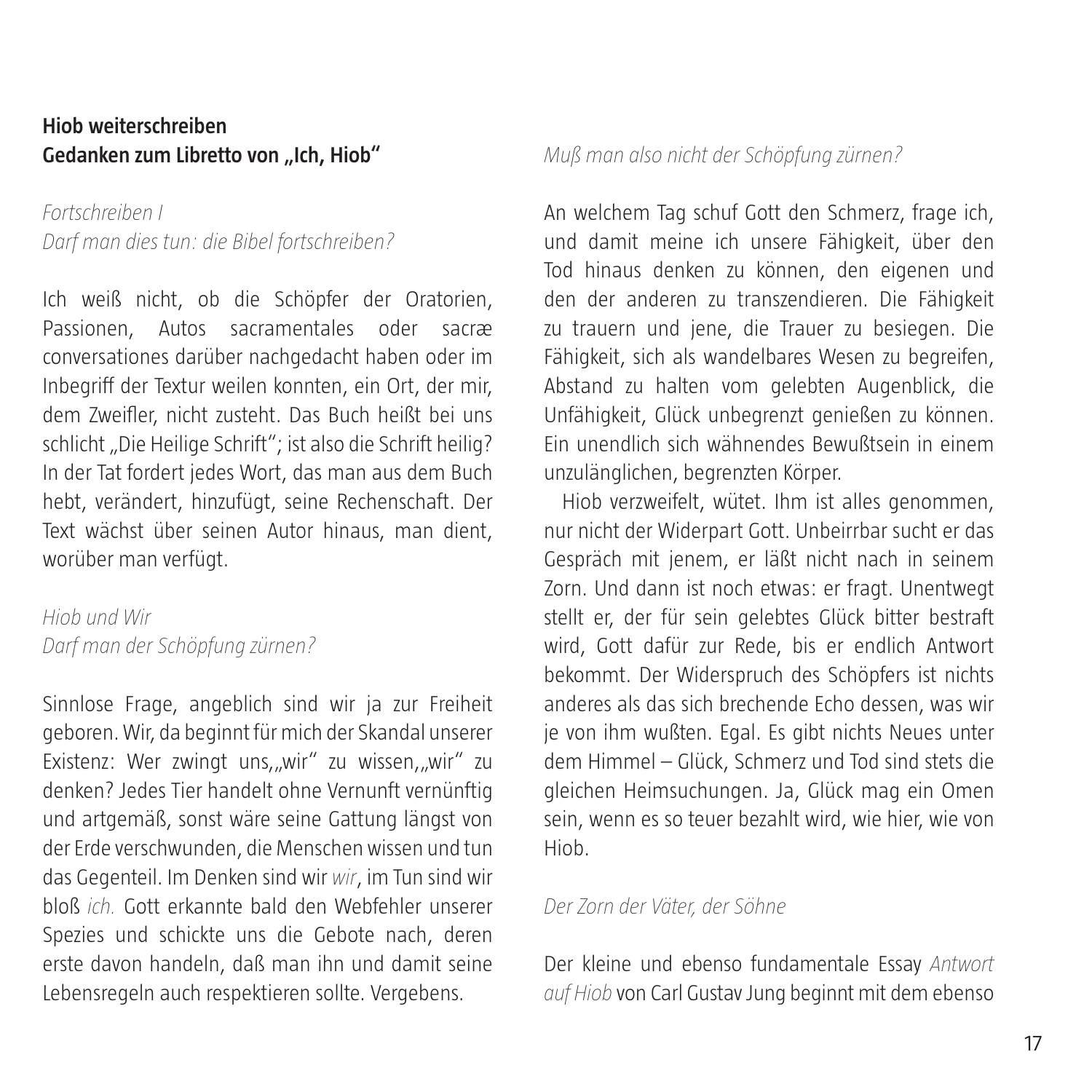wuchtigen Satz: "Das Buch Hiob ist ein Markstein auf dem langen Entwicklungsweg eines göttlichen Dramas". In der Tat, Gott zweifelt, angestachelt von seinen Söhnen – erstaunlicherweise darunter: Satan als Ankläger, als Widersacher – an seiner Schöpfung, an dem frommen, treuen Hiob. Und er prüft ihn, härter als je ein Mensch geplagt wurde, grausamer als erträglich. Und das Wort vom Entwicklungsweg ist nicht zufällig gewählt. "Gott", schreibt Jung, will gar nicht gerecht sein, sondern pocht auf seine Macht, die vor Recht geht." Und: "Hiob ist nicht mehr als der äußere Anlaß zu einer innergöttlichen Auseinandersetzung." – Könnte man also sagen: Gott, Jahwe, reift an dem Leid, das er seinem Geschöpf zufügt, lernt an ihm, den Menschen als autonomes Wesen zu respektieren?

Max Horkheimer, einer meiner – höchstwahrscheinlich sehr unzufriedenen – Lehrmeister im historischen Denken, hat in späten Jahren die Kategorie Gott in seine historisch-materialistisch begründete Philosophie integriert, um seine systematischen Denkmöglichkeiten nicht mehr einschränken zu müssen. Für C. G. Jung ist Gott eine unzweifelhafte Wesenheit, kein Stoff für Diskussion, Glauben und Wissen betreffend.

Wenn ich nun sage, Gott handelt an Hiob fundamental und rigoros wie ein grausames Kind, so könnte der Text sich spiegeln in: ein Kind agiert grausam wie Gott. Oder man vermeint, Gott ist ein strenger Vater zu Hiob; so mag es sein, daß in diesem Fall das Kind den Vater erzieht, Hiob in seiner

Beständigkeit seinem Schöpfer die Autonomie des Subjekts Mensch erzählt, daß er in seinem Starrsinn erst Gott das Wunderbare klarmacht, das er selbst erschaffen hat. Jenem, der so unzufrieden war mit seinem Volk, daß er Strafen ohne Ende geschickt hat, Fluten, Mißernten, Vertreibung. Daß er seinen Sohn unermeßlich leiden ließ, um seine Kinder von einer Schuld zu befreien, die mit ihrem Dasein innig verbunden bleibt. Daß er allwissend sein mag, allmächtig, aber allfühlend wohl nicht.

Was ist das Resultat dieser Erwägungen? Das Denken endet beim Wort. Kein Vergleich ist möglich. Ob Gott wie ein störrisches Kind agiert oder ein Kind wie ein eigensinniger Demiurg, ist gleich. Er ist in allem. Das Denken schließt sich. Wir reden vom Gleichen, wenn wir vergleichen. Der Zorn in uns und der Zorn in ihm ist die Substanz, die uns im Schmerz eins sein läßt, Schöpfer und Geschöpfe. Wenn ihr vor ihm kniet, so ist es seine Demut, die euch erhebt. Für diesen Satz wäre ich in manchen Zeitaltern verbrannt worden.

#### *Fortschreiben II*

*Darf man* Das Buch Hiob *fortschreiben?*

Oder ist es nicht der Anfang eines endlosen Gemurmels, das sich manchmal zum Schrei, zur Klage verdichtet? Andererseits: Ist die Schrift fertig geschrieben, oder ist sie der Anfang? Sollte das Wort, jenes wunderbare Wesen, Werkzeug und Ziel in einem, jenes Geschenk sein, das er uns gab?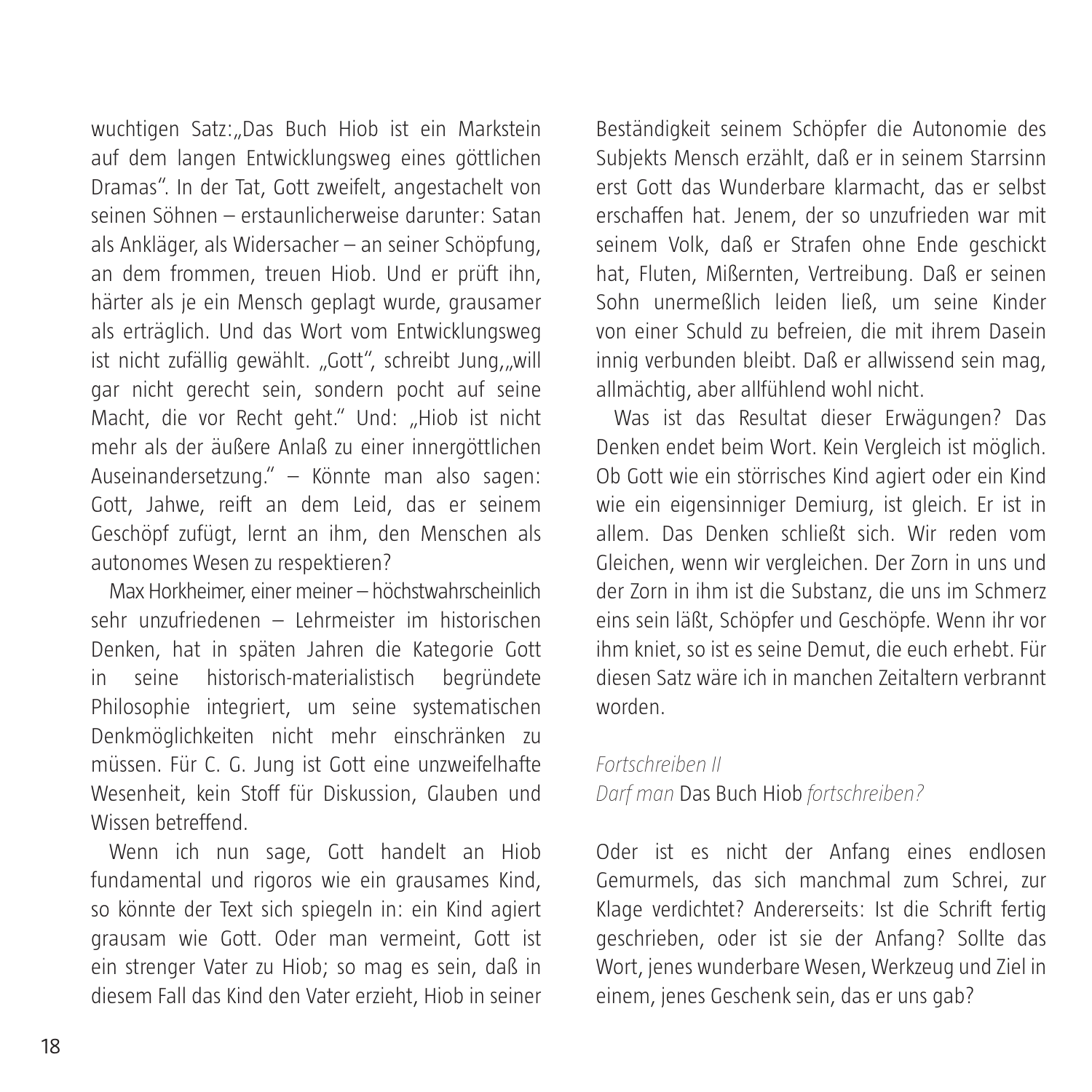Auch um zu wissen, auch um Zeuge dessen zu sein, was uns umtreibt? Ist es so, dann schreibt sich ein ewiger Text fort. Und, wie aus dem *Buch Hiob* zu erfahren ist, so spiegelt sich sein Bild vordringlich in Abwesenheiten, bei Franz Kafka, bei Samuel Beckett, bei Lautréamont, bei Octavio Paz, bei wem auch immer. Für die Dichter war der Himmel nie wirklich leer, und bekamen sie keine Antwort, so wurden ihre Fragen umso dringlicher.

Reinhold Schneider war hier nicht erwähnt. Seine Worte winken von einer fernen Küste, in mildem, in gleichwohl furchtbarem Licht. Thomas Daniel Schlee hat mich zu Anfang dieser Zusammenarbeit auf ihn aufmerksam gemacht. Beiden sei Dank.

"Wir alle stehen vor dem unausführbaren Befehl. Wir werden ihm noch immer näher kommen. Die Kinder, die heute zur Welt kommen, werden für ihn geboren. Ist das ein Vorzeichen des Endes? Wir wissen es nicht. Aber was Christus war und gestiftet hat, ist ganz deutlich. Die Welt kann den Geist der Wahrheit nicht empfangen. Darum stirbt die Wahrheit für die Welt." (Reinhold Schneider, *Verhüllter Tag* )

# **Christian Martin Fuchs**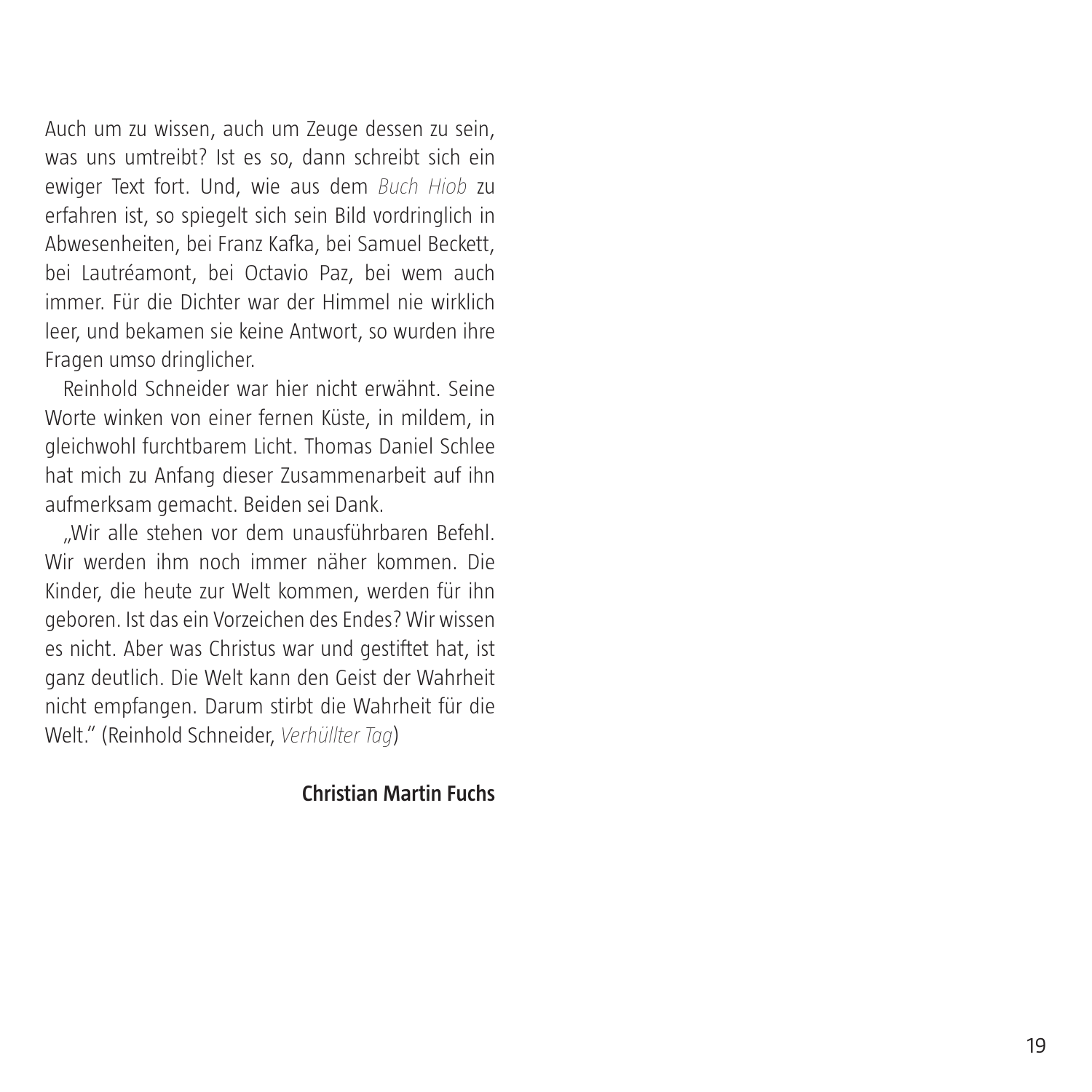**Kurt Azesberger** erhielt seine erste Musikausbildung als Sängerknabe des Stiftes St. Florian und studierte später bei Hilde Rössl-Majdan und Kurt Equiluz Gesang. Seine Konzerttätigkeit führte ihn in die großen europäischen Musikzentren, wo er bei Festivals wie den Salzburger Festspielen, der Schubertiade Feldkirch, dem Carinthischen Sommer, der Styriarte, dem Glyndebourne Festival, den BBC Proms u.v.a. mit den bedeutendsten Dirigenten und wichtigsten Klangkörpern unserer Zeit zusammengearbeitet hat. Als Evangelist in Bachs Passionen sang er etwa unter Frühbeck de Burgos, Welser-Möst, Chailly, Gielen und Harnoncourt. Daneben tritt er mit zeitgenössischer Musik (u.a. Zenders *Winterreise*) und als Liedinterpret auf. Zu seinen wichtigsten Opernrollen gehören die Titelpartie aus Mozarts *La Clemenza di Tito*, Aegisth in *Elektra*, Froh in Wagners *Rheingold*, Walther von der Vogelweide im *Tannhäuser* und Narr in Bergs *Wozzeck*. Künstlerische Höhepunkte in jüngster Vergangenheit inkludieren die *Matthäuspassion* unter Kurt Masur mit dem London Philharmonic, Haydns *Jahreszeiten* unter Franz Welser-Möst und den Hauptmann im *Wozzeck* in der Accademia di Santa Cecilia in Rom. Auf CD liegen u.a. ein Mitschnitt von Schmidts *Das Buch mit sieben Siegeln* unter Horst Stein, Keisers *Krösus* unter René Jacobs und Schuberts *Lazarus* unter Helmuth Rilling vor.

**Ursula Langmayr** wurde in Linz geboren und studierte am Mozarteum Salzburg bei Ingrid Janser-Mayr, Wolfgang Holzmair, Josef Wallnig und Hermann Keckeis. Sie besuchte Meisterklassen bei Robert Holl, Jean-Pierre Blivet und Paul Esswood. Konzerte und Tourneen führten sie nach Amerika, Japan, China, Italien, Slowenien, Deutschland, Bulgarien und Bosnien sowie zu nationalen und internationalen Festivals (Wien Modern, Wiener Festwochen, Styriarte, Bregenzer Festspiele, Salzburger Festspiele, Berlin Modern, Carinthischer Sommer u.v.a.). Sie arbeitet mit namhaften Künstlern, darunter Dennis Russell Davies, Peter Rundel, Beat Furrer, Sylvain Cambreling, Lorenz Duftschmid, Johannes Prinz und Martin Haselböck. Zu Langmayrs wichtigsten Opernrollen zählen Mozarts Susanna, Ilia und Pamina, aber auch die Eurydice in Philip Glass' *Orphée*. Lieder und Oratorien von Schubert bis zur Moderne bilden ebenfalls einen Schwerpunkt ihrer Konzerttätigkeit. So sang sie u.a. unter Martin Haselböck Bachs *Johannespassion, Matthäuspassion* und die *h-Moll-Messe* sowie im Wiener Konzerthaus die Sandrina in *La finta giardiniera* und in Johannes Harneits *Idiot* im Schauspielhaus Wien. Im Theater an der Wien sang sie in der Uraufführung von Bernhard Langs *I hate Mozart*.

"**Martin Rummel** ist ein außergewöhnlicher Künstler, ein hoch talentierter Cellist und ein Musiker mit einer vielversprechenden Karriere", schwärmte einst sein Lehrer Willliam Pleeth, der u. a. auch die legendäre Cellistin Jacqueline du Pré hervorgebracht hatte. Inzwischen belebt der 1974 geborene Cellist die internationale Musiklandschaft doch in mehr als einer Erscheinungsform: Da wäre zunächst Rummels Karriere als Solist und Kammermusiker, die sich in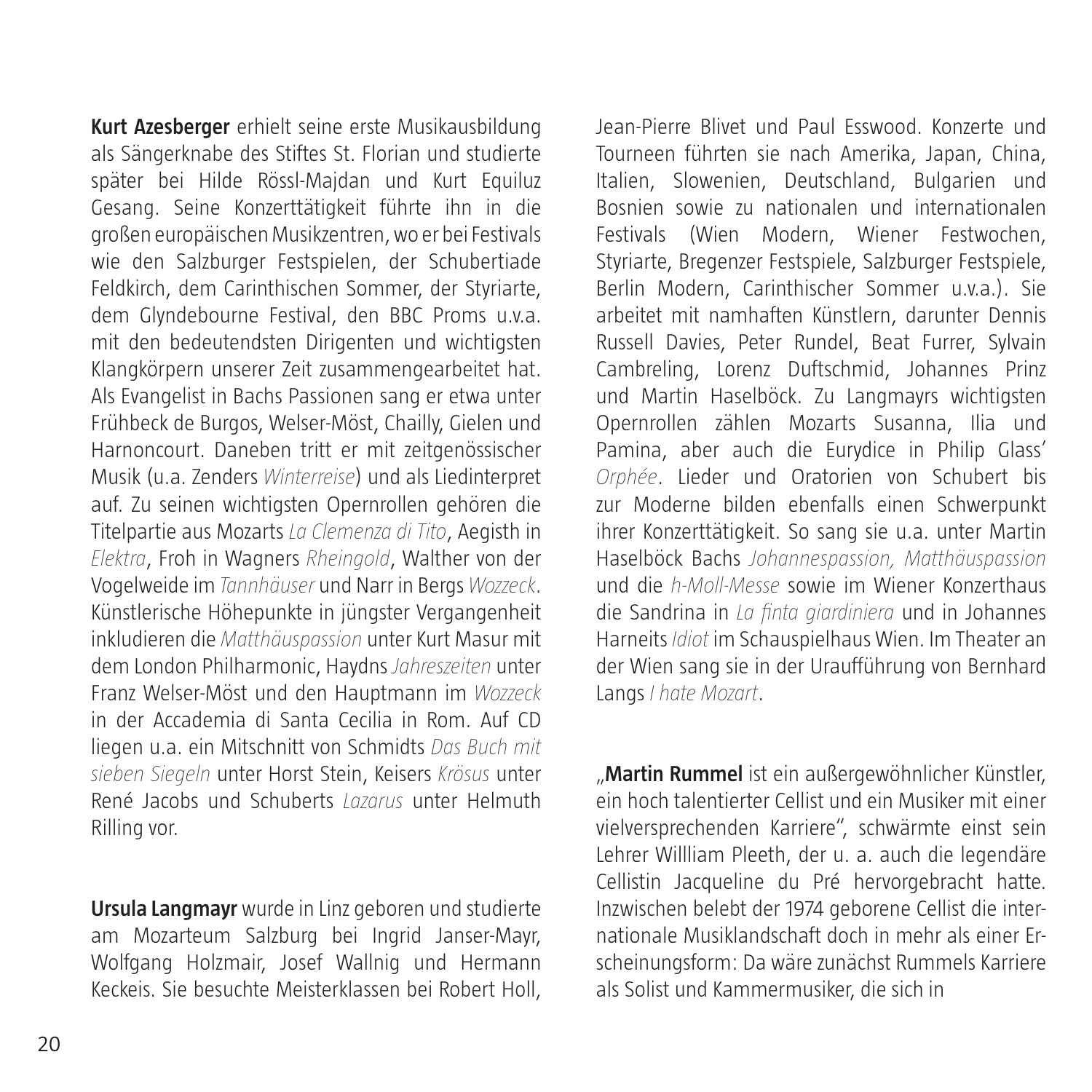Engagements bei weltweit führenden Häusern und Ensembles niederschlägt: Nach erstem Unterricht bei Wilfried Tachezi und einem Solistendiplom an der heutigen Anton Bruckner Privatuniversität Linz als damals jüngster Absolvent setzte er seine Studien bei Maria Kliegel in Köln und vor allem bei William Pleeth in London fort, dessen letzter Schüler er werden sollte. Im Alter von sechzehn Jahren, bedingt durch Arbeit mit Alfred Schnittke, erwachte sein besonderes Interesse am Dialog von Komponist und Interpret. Bis heute hat Rummel mehr als 20 Werke uraufgeführt, darunter fünf Cellokonzerte, und zahllose nationale Erstaufführungen gespielt. Unter den Komponisten, mit denen er in persönlichem Kontakt stand oder steht, sind neben Alfred Schnittke unter anderem Jörn Arnecke, Howard Blake, Sofia Gubaidulina, Rudolf Kelterborn, Matthias Pintscher, Thomas Daniel Schlee und Graham Whettam. Sein Repertoire enthält mittlerweile rund 35 Cellokonzerte vom Barock zur Gegenwart. Martin Rummel ist Intendant des *Klassik Musikfest Mühlviertel* sowie des *Wiener Gitarrefestival* und leitet eine Violoncelloklasse an der University of Auckland (Neuseeland). Er spielt Saiten von Thomastik-Infeld, Wien.

**Dávid Ottmár** wurde 1984 in Ungarn geboren und begann im Alter von 9 Jahren mit Trompetenunterricht an der Hermann László Musikschule in Székesfehérvár. 1999 wurde er an der Béla Bartók Musikschule in Budapest aufgenommen, wo er 2003 erfolgreich abschloß. In dieser Zeit gewann er Preise bei Nachwuchswettbewerben und spielte eine CD mit dem Symphonieorchester des Béla Bartók Konservatoriums ein. Von 2003 bis 2009 folgte das Studium an der Universtität für Musik und darstellende Kunst in Wien bei Prof. Carole Dawn Reinhart. Unter Franz Lamprecht konzertierte er mit der Rumänischen Staatsphilharmonie "Dinu Lipatti" in Satu Mare und mit dem Philharmonischen Orchester Tirgu Mures. In den letzten beiden Jahren folgten weitere Konzerte in Rumänien. Ein Höhepunkt in der bisherigen Karriere von Dávid Ottmár war ein Konzert in der Tonhalle Düsseldorf. Weiters trat er 2008 als Solist der Kammersymphonie Berlin unter der Leitung von Jürgen Bruns auf und wirkte 2009 beim "Crossing Haydn"-Projekt im Wiener Musikverein mit.

Im Dezember 2010 spielte er wieder mit der Rumänischen Staatsphilharmonie "Dinu Lipatti" in Satu Mare und in der Tonhalle Düsseldorf unter Franz Lamprecht. Sein Repertoire reicht von der klassischen und virtuosen Trompetenliteratur über zeitgenössische Solo- und Kammermusikwerken bis zur sakralen Musik aller Stile.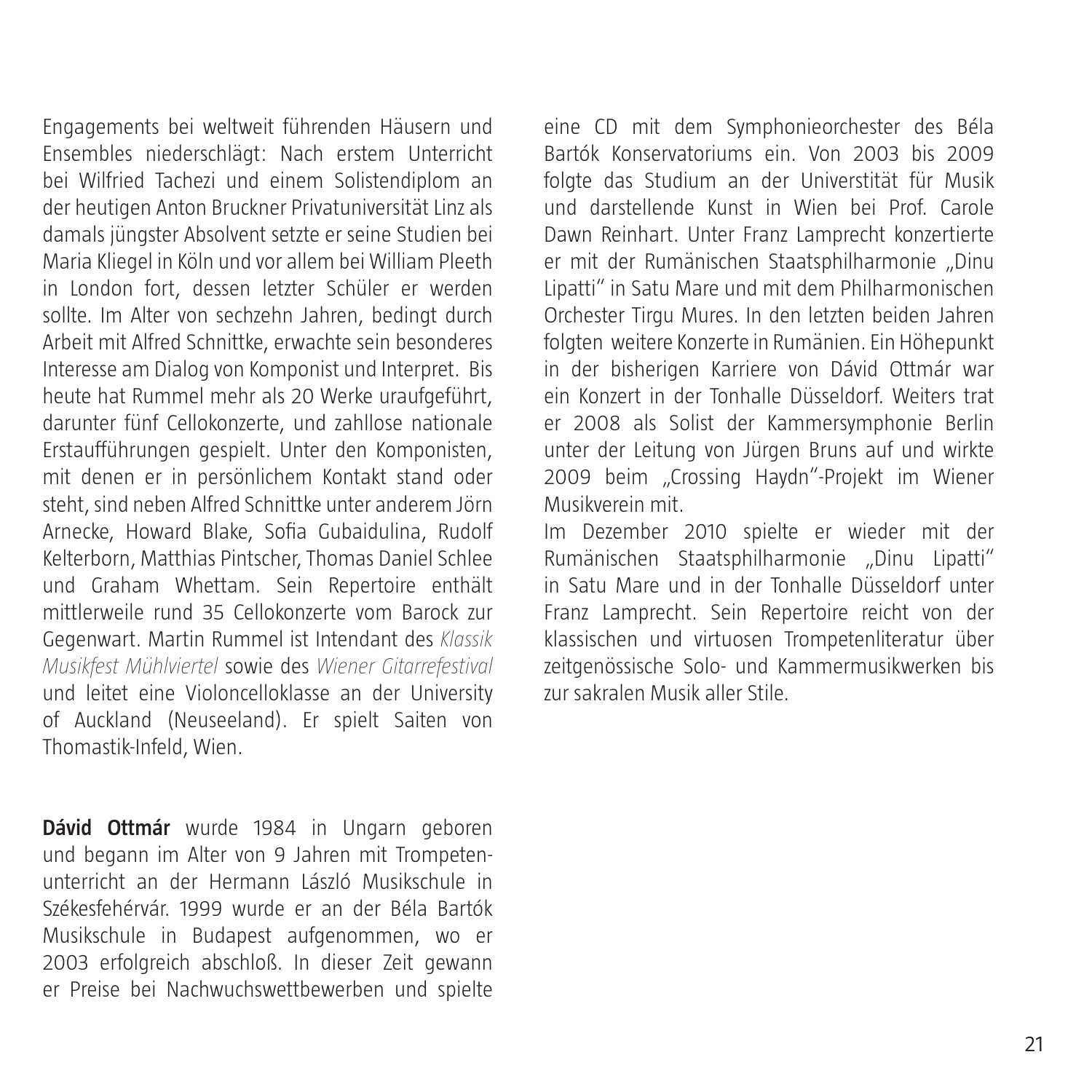| pmr 0002              |                                     |
|-----------------------|-------------------------------------|
| Recording             | ORF Landesstudio Oberösterreich,    |
|                       | March 2009                          |
| Engineering           | Hubert Hawel                        |
| Producer              | Alice Ertlbauer-Camerer             |
| <b>Graphic Design</b> | Mirko Fina & Toni Fisner            |
| <b>German Text</b>    | Carinthischer Sommer                |
| <b>Translation</b>    | Martin Rummel                       |
| Photo                 | Carinthischer Sommer (F. Neumüller) |
| <b>Publisher</b>      | Bärenreiter-Verlag, Basel           |





Werte verbinden uns





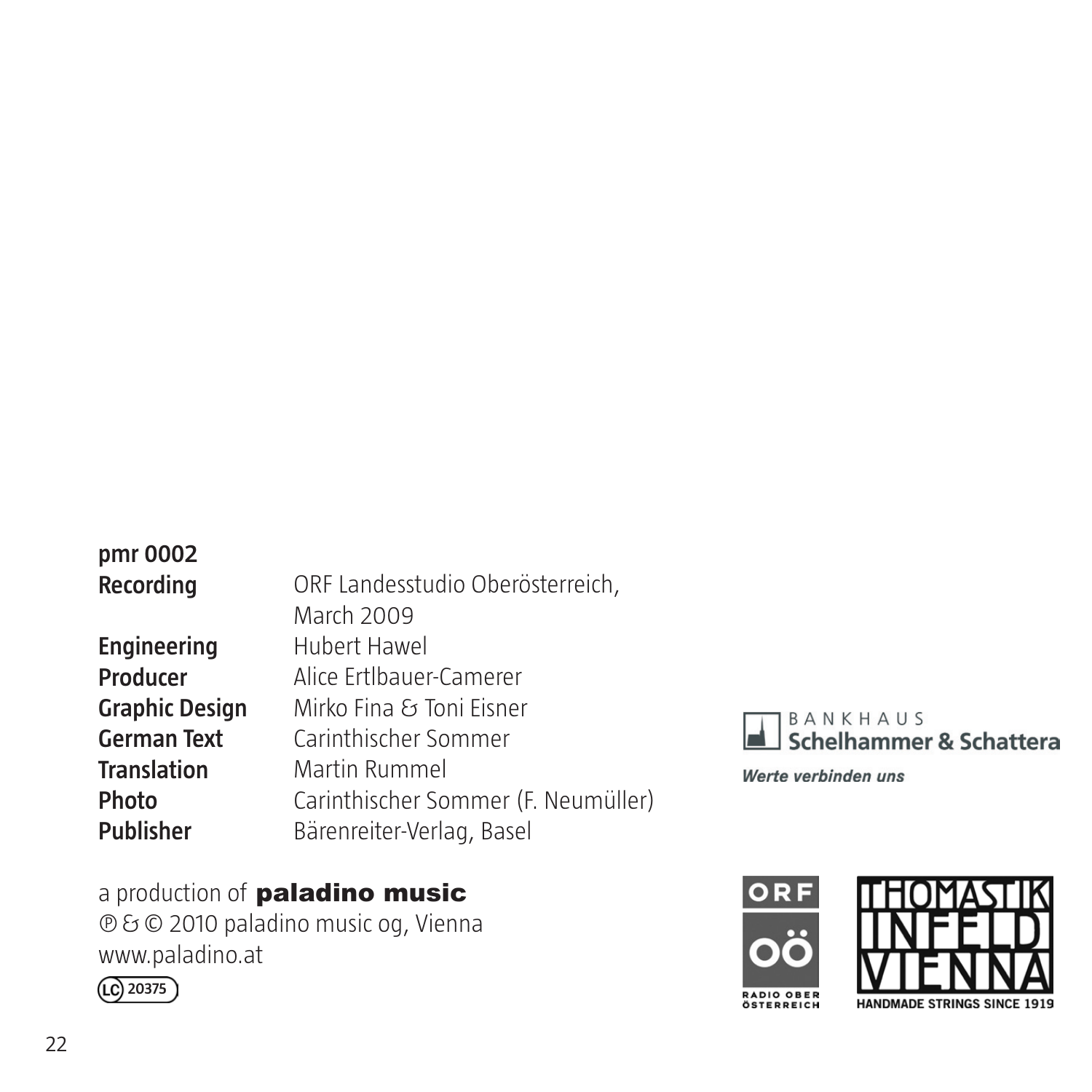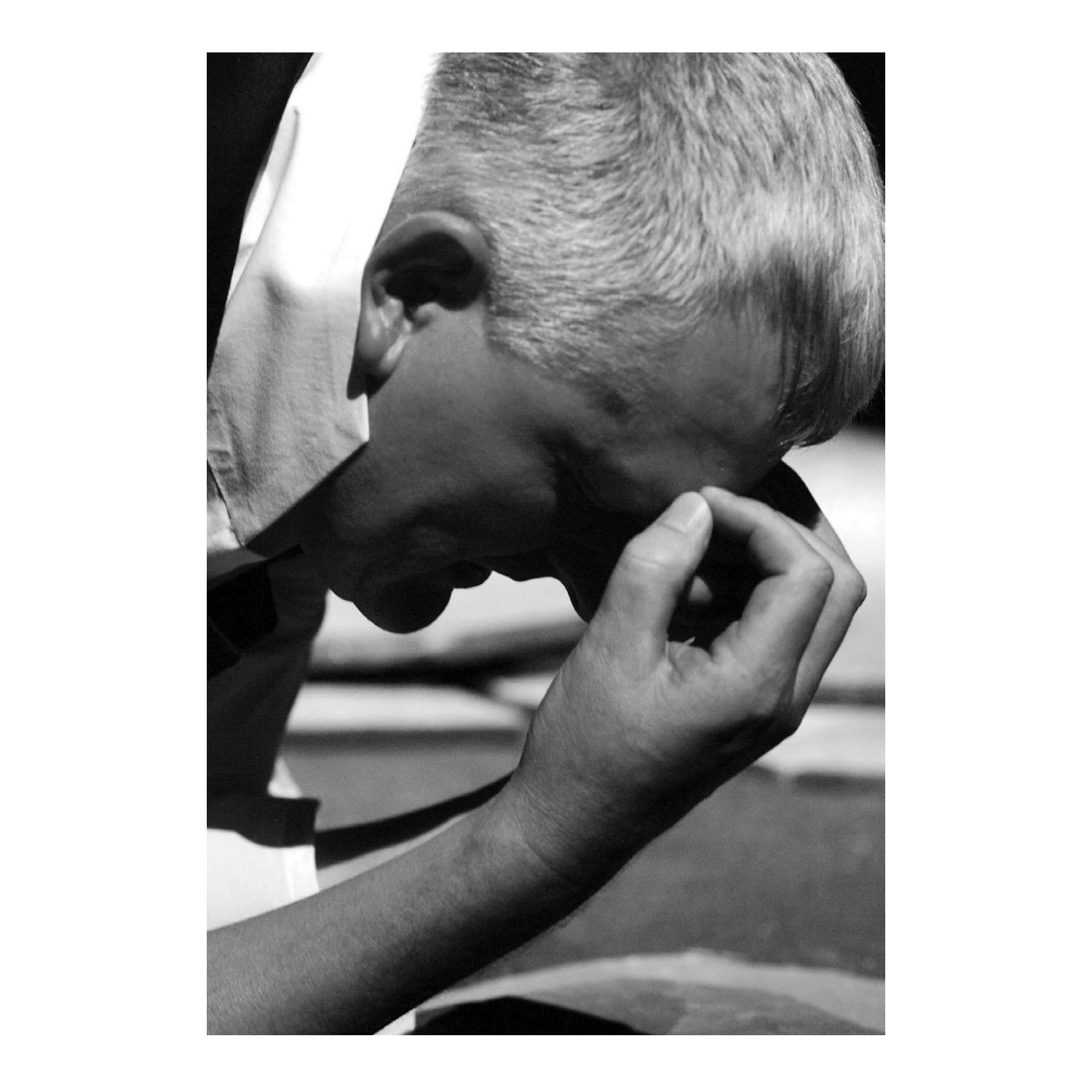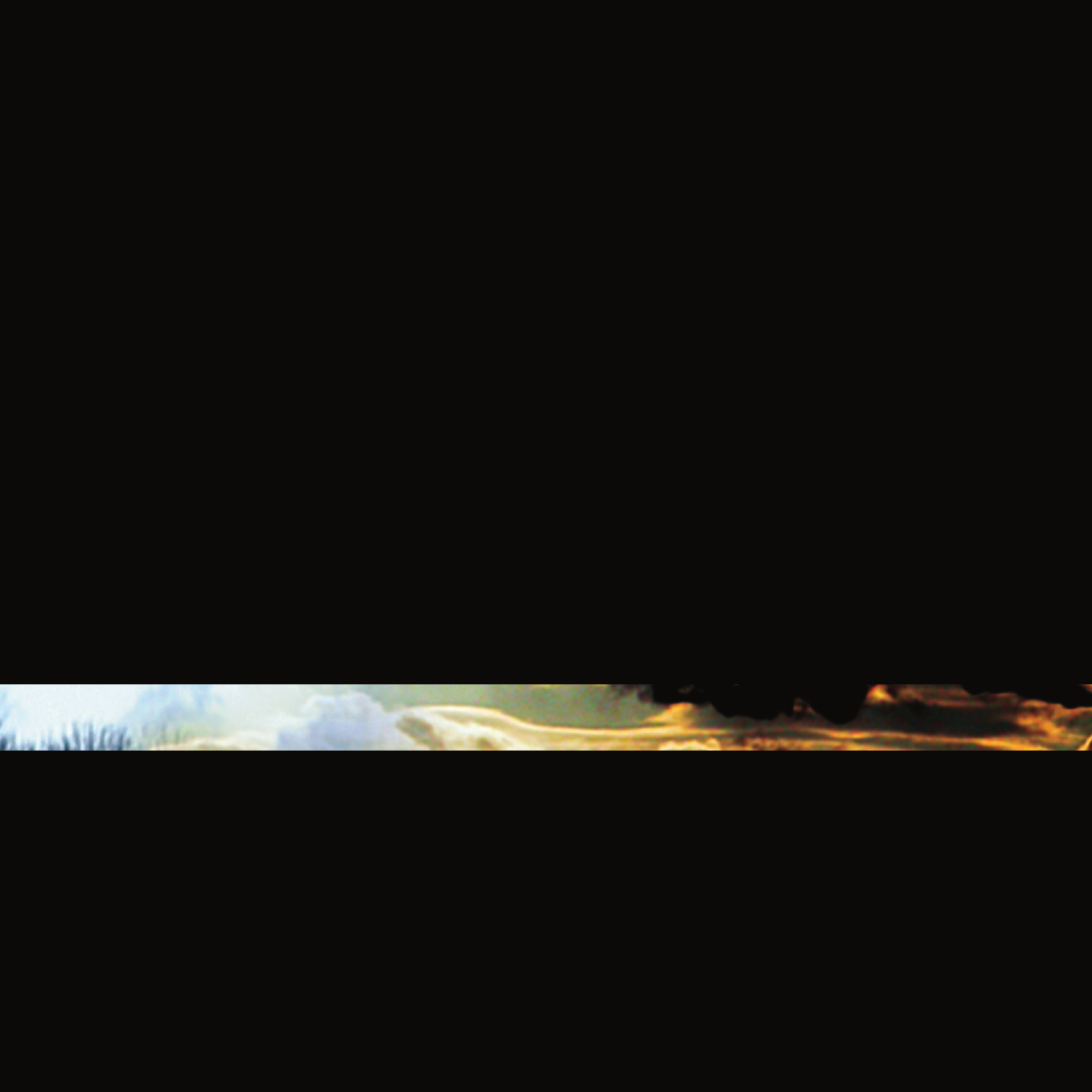